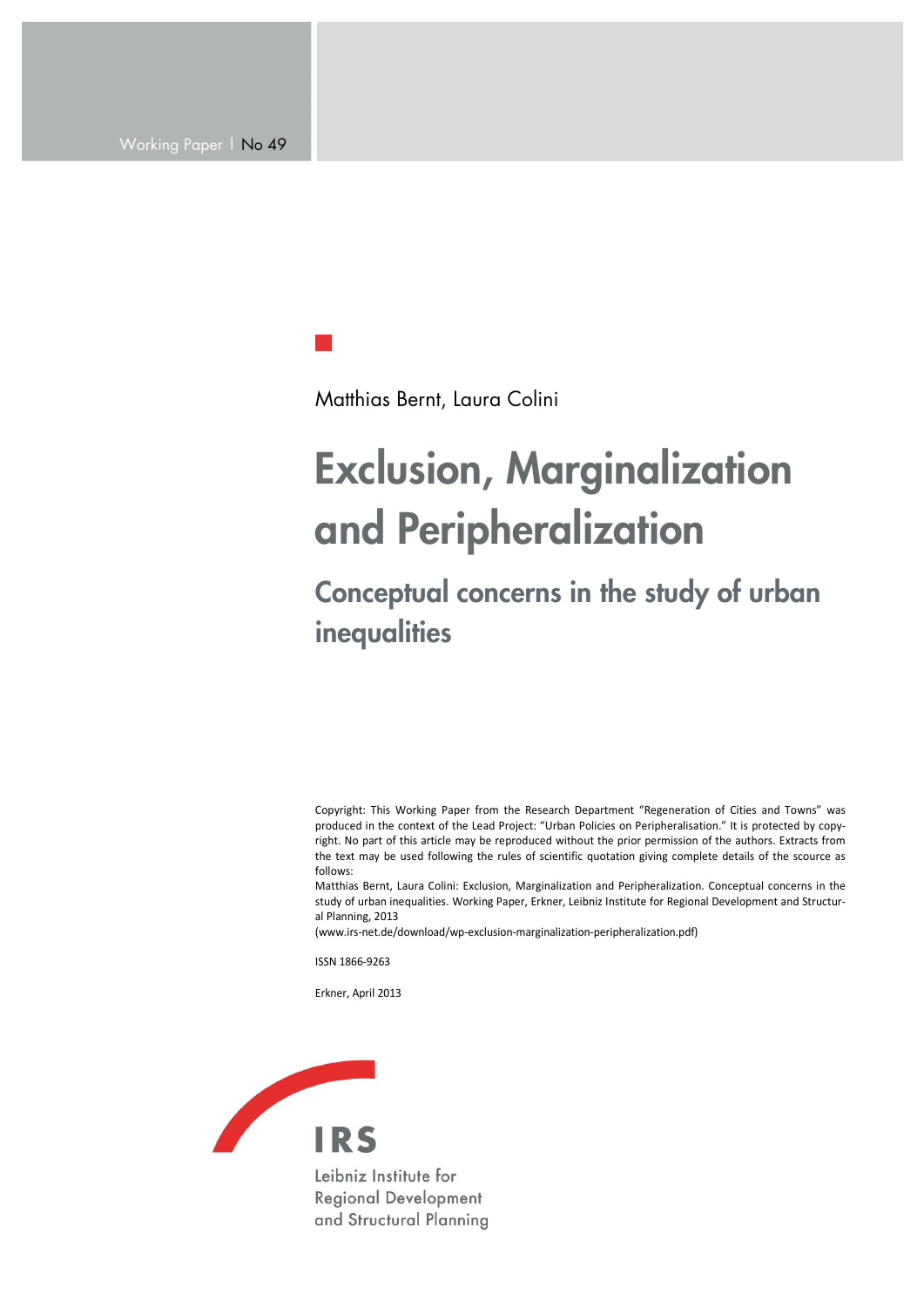### **Contents**

| Peripheralization, Marginalization and Exclusion - insights and similarities  21 |  |
|----------------------------------------------------------------------------------|--|
|                                                                                  |  |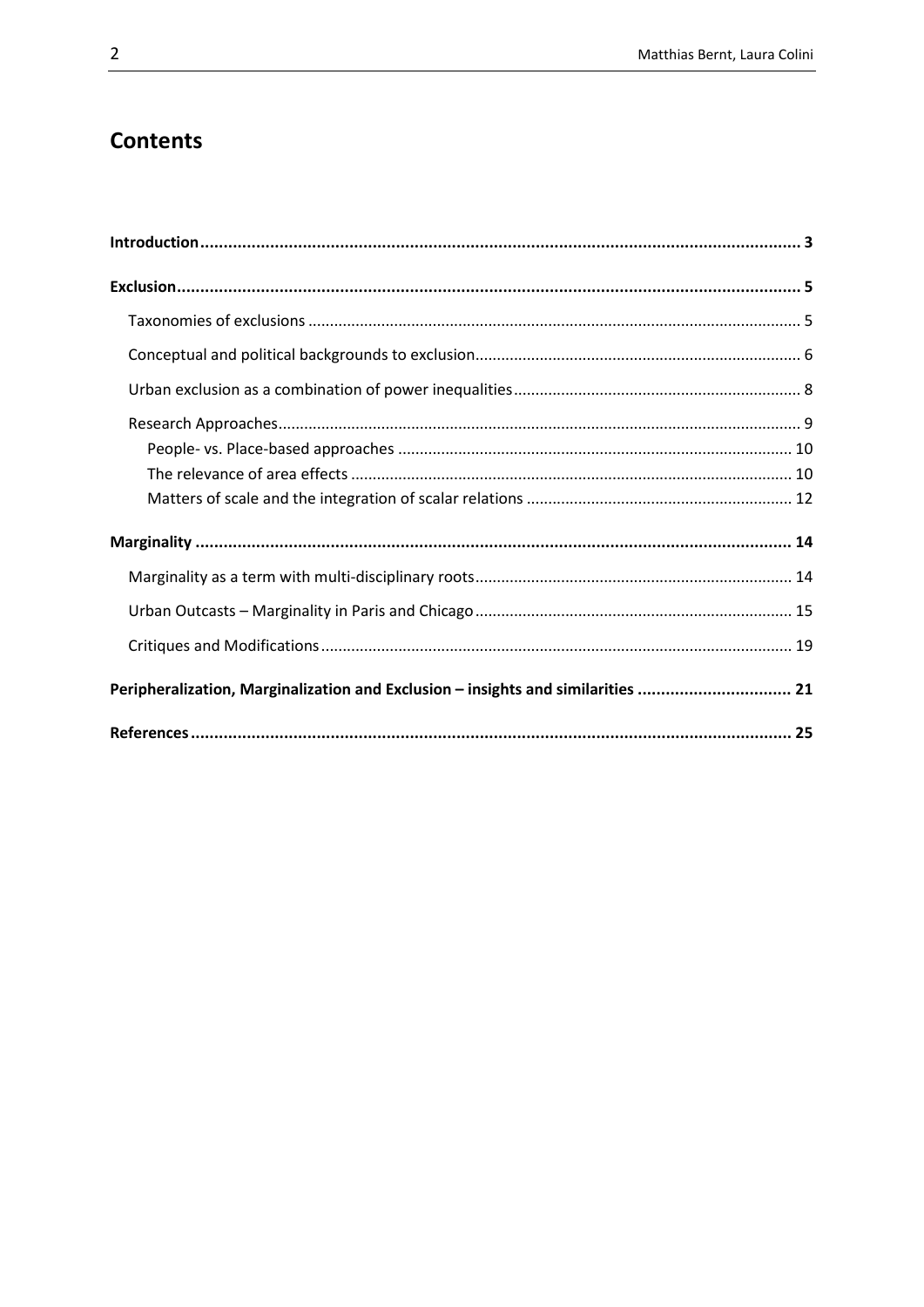#### <span id="page-2-0"></span>**Introduction**

The Working Paper at hand is closely connected to the research project "Urban Policies and Peripheralization", which examines the interrelation of socio-spatial inequalities and urban and regional policies in "peripheral" spatial configurations and is conducted at the Leibniz Institute for Regional Development and Structural Planning (IRS).

While focussing empirically on cities and regions undergoing structural changes, conceptually the project draws on discussions of peripheralization. The concept of peripheralization is closely connected to debates about spatial peripheries and uneven development (see Fischer-Tahir/Naumann 2013), and has been applied in a broad variety of disciplines and perspectives. We define peripheralization as a multidimensional process which includes economic (deindustrialisation, restructuring), social (impoverishment, discrimination, stigmatization) and political (exclusion from decision-making, dependence) phenomena and leads to the emergence of peripheries characterized by dependence, disconnection, poverty and outmigration. In our past empirical research the concept of peripherization has been applied productively to the study of local policies in disadvantaged mid-sized cities (see Bernt/ Liebmann 2013).

In the current research project, we plan to expand the spatial horizons of peripheralization research. We aim to both test the geographical range of the concept and to deploy a new perspective on issues of urban inequalities. Furthermore, we plan to apply the concept of peripheralization to the study of poverty in a major city in East Germany. The main motivation for this is the fact that socio-spatial disparities are not only increasing at an intraregional level, but also within cities both in Germany (see Häußermann et.al. 2004, Kronauer 2004, Bude/Willisch 2007, Bude 2008) and internationally. However, past research has concentrated largely on analyzing dynamics in growing and prosperous cities, whereas the situation in cities with low demand, weak economies and vacant housing has not attracted much attention. This presents a research gap which has yet to be adequately addressed in urban studies.

However, it is unclear if and how the concept of peripheralization can be applied to these research ends. This is for two reasons. First, relationalities and inter-scalar constellations that are characteristic of mid-sized cities are not necessarily reproduced in cities and urban regions. How far findings on the "making" of peripheralization can meaningfully be applied to explain intra-urban disparities thus needs to be studied empirically. Second, when analyzing growing disparities inside cities, the concept of peripheralization is far from being the only relevant one. In contrast, concepts like segregation, polarisation, exclusion and marginality have been applied to describe similar phenomena. As a consequence, an examination of the transferability of the concept of peripheralization to different spatial constellations must be supplemented by a consideration of the similarities and boundaries between peripheralization and already existing concepts.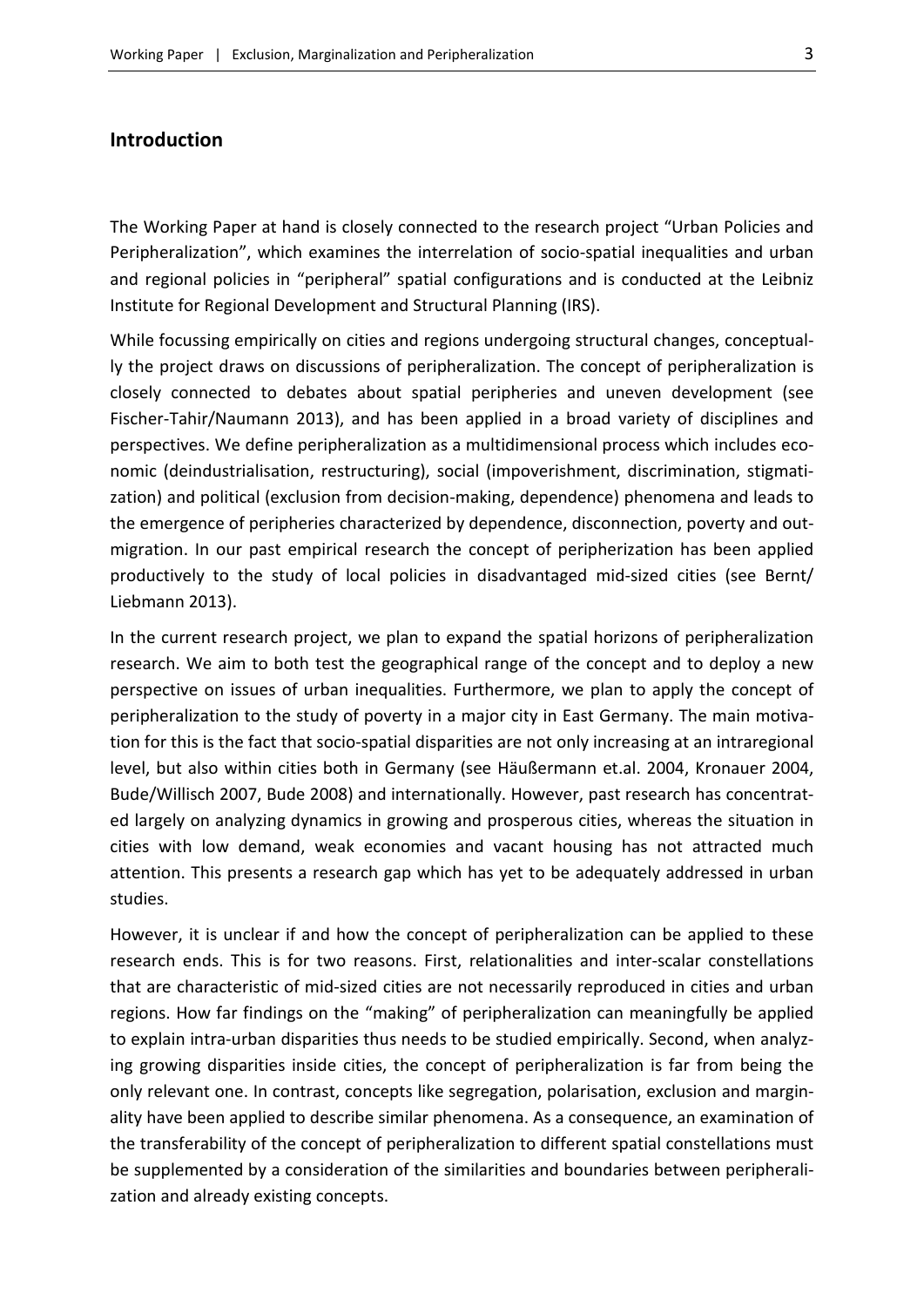Against this background, the working paper considers the insights studies on peripheralization can gain from existing work on exclusion and marginalization. The aim of this exercise is to exploit this enormously productive literature using these concepts as a source of intellectual stimulation. By doing this we aim to inform and enrich research on urban peripheries and advance the theoretical basis for our empirical work. Observing the debates on exclusion and marginalization we highlight what a study of peripheralization in urban contexts can learn from its "competitors".

In order to do so, we have critically reviewed the main literatures addressing exclusion and marginalization and extracted main propositions and developments. We summarize these and discuss implications for our research on urban disparities in German cities. To guide our analysis, we have organised our argument around four key questions:

- a) From which conceptual and political backgrounds have the concepts of exclusion and marginality emerged?
- b) How are the concepts defined and how are they applied in empirical research?
- c) Which critiques and modifications regarding these concepts can be identified?
- d) Which are the main insights a study on the making of urban peripheries can gain from the concepts of exclusion and marginalization?

The answers to these questions are organised in three sections. We start with a review of the concepts "exclusion" in the first and move on to the concept of "marginality" in the second section. In the third we summarise main concepts in the discussion on exclusion and marginality and discuss the implications of these debates for our research project "Urban Policies and Peripheralization".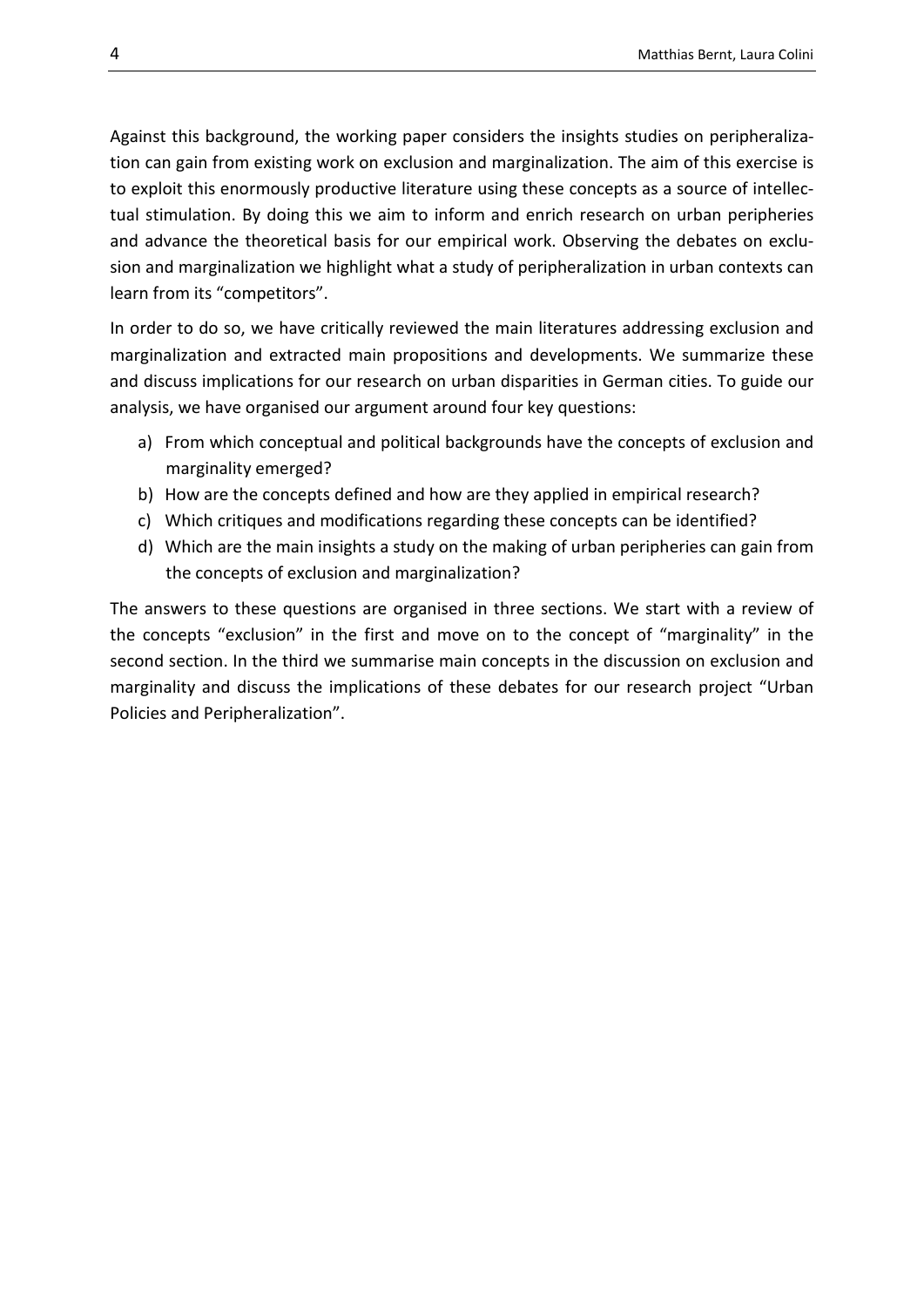#### <span id="page-4-0"></span>**Exclusion**

#### <span id="page-4-1"></span>**Taxonomies of exclusions**

Defining what is meant by the term "exclusion" is far from straightforward. The main theoretical problem here is that exclusion is closely related to other concepts and frequently used to denote similar phenomena (e.g. poverty, inequality, inaccessibility). The meaning of one in relation to the other is thus fairly dependent on the context and regularly a matter of debate. Certainly, among the different concepts used to describe urban inequalities, the term "poverty" has the longest history, dating back to  $19<sup>th</sup>$  century's industrial revolution, when it was first used to describe emerging urban problems. Poverty originally meant deficiency in the material means of subsistence. Contemporary studies, however, go beyond this narrow definition. By adopting a broader perspective, they aim to respond to deep-seated socio-economic and political changes and increasing complexities. Therefore, academics and political organizations around the world have embraced new dimensions of poverty to depict interconnected negative consequences affecting individuals in different kinds of societies. According to the World Bank, poverty is thus still dependent on income (measured by the concept of poverty line), but is not exclusively a matter of material deprivation. It is rather a "denial of choices and opportunities, a violation of human dignity" (UN 1998).

The lines between poverty and exclusion are blurred and it is matter of controversy whether one term is more fitting than the other. Fisher (Fisher 2011) thus argues that the term 'exclusion' can potentially provide a wider scope to the analysis of the dynamics producing a situation of disadvantage. He emphasises that different forms of exclusion may or may not be related to actual lack of means (usually described as poverty), as people can be excluded on the basis of their race, age or gender, etc. By contrast, Sen considers this clear cut distinction between poverty and exclusion invalid and the concept of social exclusion essentially redundant (Sen 2000): he argues that the analysis of relational issues is already practiced in a number of classical poverty studies.

In this context, social exclusion has been defined as "the lack or denial of resources, rights, goods and services and the inability to participate in the normal relationships and activities available to the majority of people in a society" (Levitas 2007:9). This definition has been complemented by others with slightly different foci, so that exclusion remains a flexible, concise and value-laden onomasiological term (Riggs 1988 in Silver 1994). Its multilayered dimensions and the plurality of interpretations are not conducive to securing general agreement among scholars. There is hardly any consensus beyond the generally negative use of the term, and even less about the production of exclusion, its manifestations and its reproduction. Thus, so far, a generally accepted understanding among scholars seems to point to exclusion being both a process and condition, one resulting from a combination of intertwined forms of social, economic and power inequalities and leading to disadvantage, rele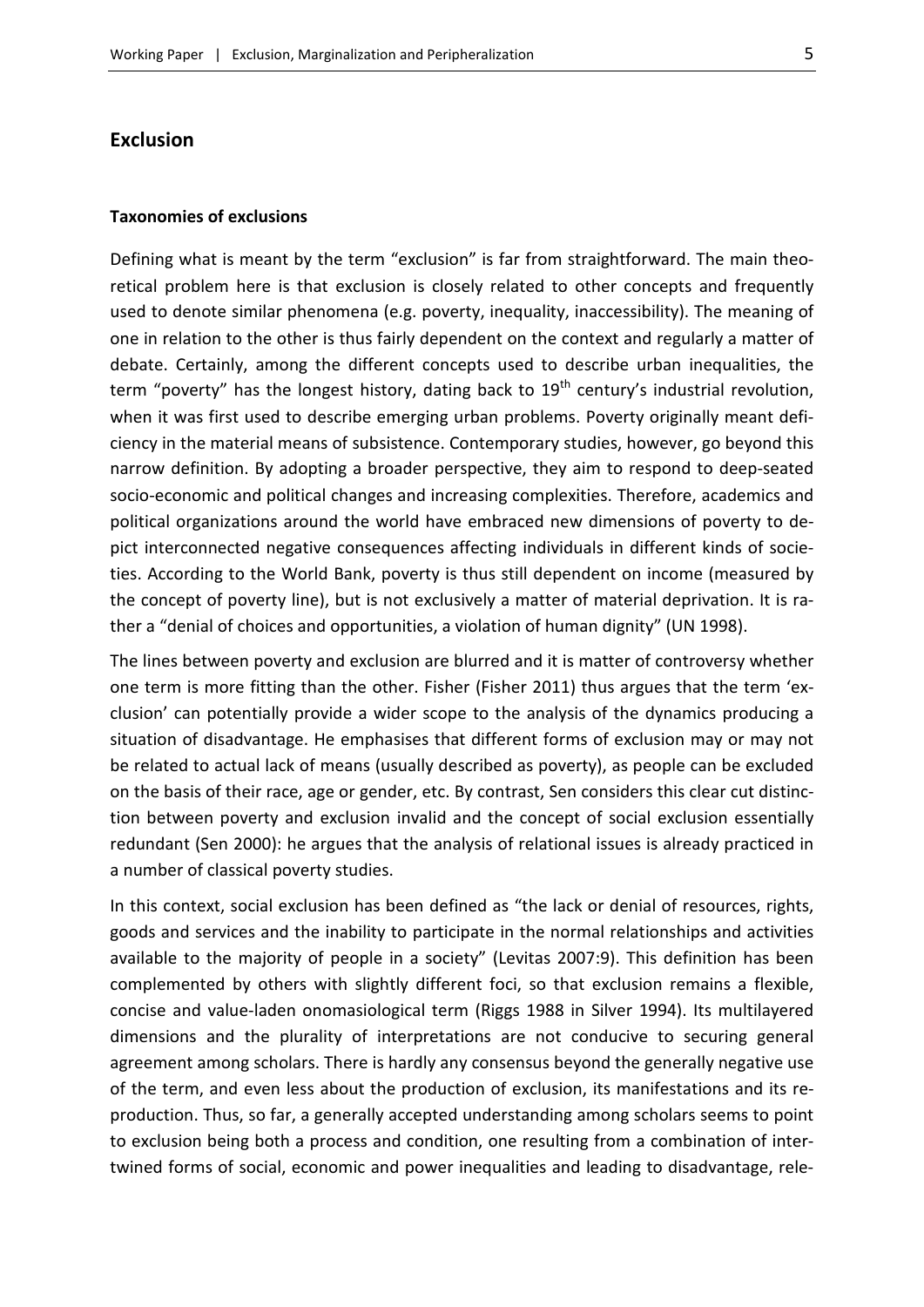gation and the systematic denial of individuals' or communities' rights, opportunities and resources.

#### <span id="page-5-0"></span>**Conceptual and political backgrounds to exclusion**

Just as the idea of exclusion has many meanings, it can also serve a variety of political purposes. As a consequence, in addition to academic discussions there are also different political understandings of exclusion.

A ground-breaking attempt to give order to the meaning of exclusion can be found in the work of Silver (1994) in which she explains "exclusions" according to different theoretical perspectives, political ideologies and national discourses.

For this purpose, she looks at three conflicting paradigms within which social exclusions are embedded: *Solidarity, Specialisation* and *Monopoly*. Each of the three paradigms are grounded in a different concept of integration and citizenship and attribute exclusions to different causes grounded in three main political philosophies: republicanism, liberalism and social democracy.

In the *solidarity paradigm* exclusion refers to a rupture of social ties in society. The paradigm is moral and cultural rather than economically focused. Here, according to the principle of solidarity, the State h the collective responsibility to repair this fragmentation through a third way between liberalism and socialism.

In the *specialisation paradigm* exclusion refers to the separation of functional spheres and economic division of labour, emphasising -according to the neoliberal model- contractual exchanges between individual rights and obligations. The "specialisation" of functions permits individual liberties to move across boundaries and discrimination occurs whenever exclusion from the sphere of actions impedes full participation in social exchange of certain individuals or groups.

In the monopoly paradigm exclusion is a result of the creation of monopolies. "Exclusion arises from the interplay of class, status and of political power and serves the interests of the included" (Silver 1994). The creation of a group with a monopoly serves the purpose of a bond of common interest among "unequal insiders", who exclude and thus dominate the outsiders. Exclusion is combated through formal rights such as citizenship and extension of membership.

Summarizing Silvers argument, it becomes clear that the conceptualisation of exclusion is not only a academic, theoretical exercise, but even more a political one. This is especially true for the European debate where exclusion became more widely used as a political concept than in other parts of the world.

Following Silver's analysis of exclusion and its political meaning, this can largely be traced back to French initiatives in the EU. The proliferation of the term exclusion originates in French debates in the 1970s (Martin, 1996, Spicker 1997 in Atkinsons 2000). Rene Lenoir,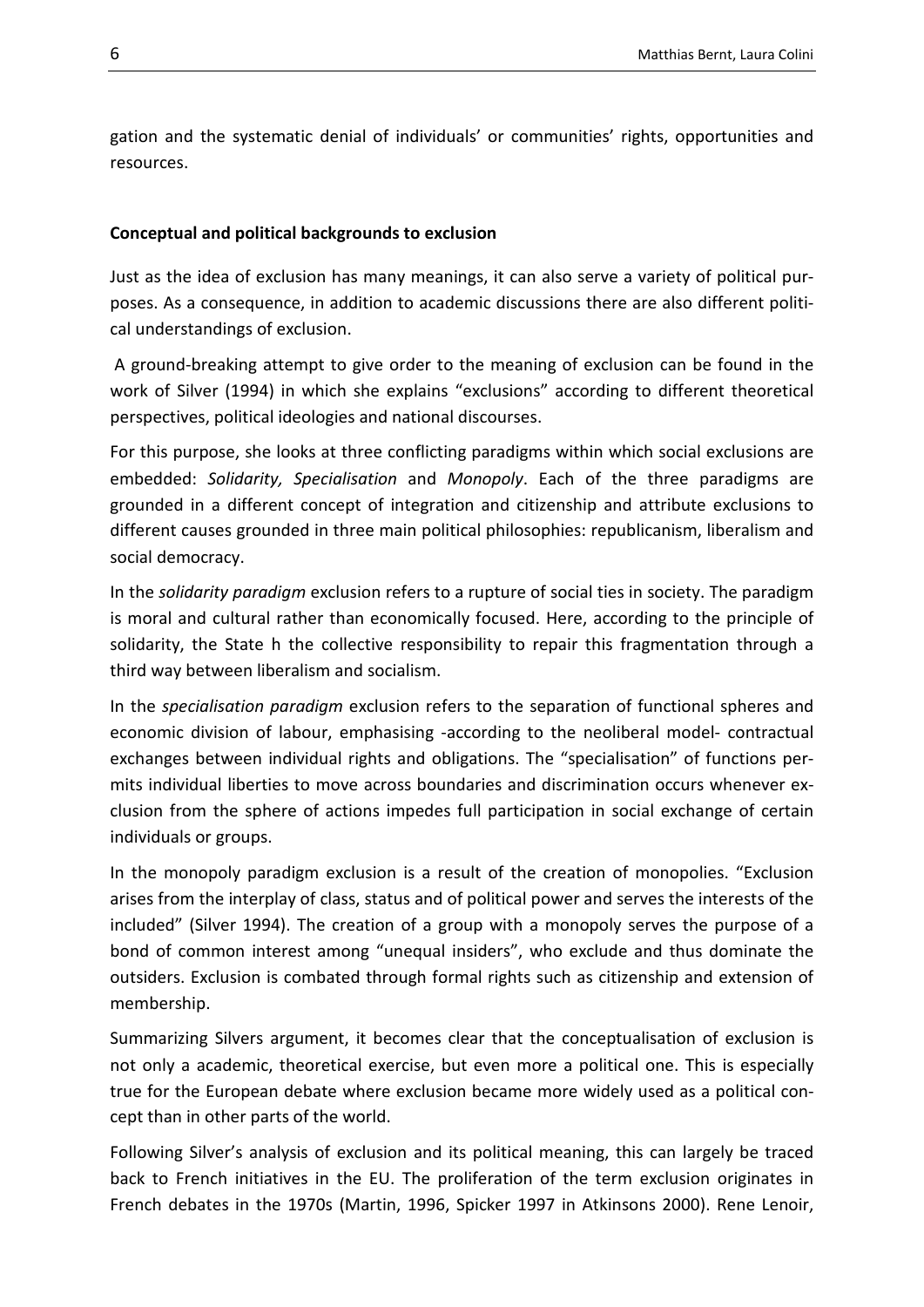then Secrétaire d'Etàt a l'Action Sociale in the Chirac government, published *Les Exclus: Un Francais sur dix* in 1974 which discussed different types of vulnerable subjects. But it was not before the 1980s that the term really gained popularity in France. It was only at this time that 'exclusion' became used to refer to social disadvantage and was related to new social problems which arose from economic crisis and restructuring. Both the Right and the communist opposition blamed the Socialist Government for raising unemployment and the "new poverty". In this context, exclusion essentially described people living at the margins of society without access to the system of social insurance (Room 1995; Jordan 1997; Percy-Smith 2000). The main point here was that the term "exclusion" meant exclusion from societal benefits and not having accesses to certain services. Ultimately exclusion mirrored the failure of traditional welfare state institutions which were thought to be incapable of dealing with new problems.

The reasons why this concept developed in France and not in another European country are rooted in politics. The French system rejected the moral Anglo-Saxon philanthropic approach -related to the unique charity culture in these countries - in favour of a model based on solidarity serving the purpose of constructing the idea of nation and citizenship. Atkinson (2000) disentangles the solidarity principle in the French system revealing two distinct ideas at work: the one of mutual aid which is in turn considered conservative/corporatist (Esping-Andersen 1990) and the other a wider form of solidarity. The latter became very prominent in the discourse around exclusion in Europe because it later influenced the definition of cohesion - as being the key for fighting social and economic disparities.

Time and context were also crucial in marking the development of the term. In the 1980s, economic crisis hit Europeans hard and the level of discontent rose among citizens in French cities. Urban riots re-centred the periphery of the *banlieues* in the public discourse, raising public concerns about the future of those areas where the "*exclus"* of Lenoir's memory happened to live. This engendered a political response that resulted in the drafting of the *Politique de la Ville as* a policy framework at the national level and inaugurated a new era of urban regeneration programmes dealing with *quartier en crise*. With this, France was among the first EU countries to launch regeneration programmes for deprived urban areas on a nation-wide basis. This primarily meant investments in physical renewal, often applied through massive demolitions and reconstruction of large urban areas. However, the story of the Politique the la ville has more than twenty years of practices and cannot be dismissed in a few lines. Of most relevance to the argument is that this was one of the first concrete policies to engage in the fight on social and urban exclusion. Furthermore, this French example has been followed by many other EU member states, possibly because these were worried that the social unrest among "exclus" was a ready to explode bomb in their cities as well.

The shift of the concern to tackle exclusion to a wider scale, was a matter of institutional power under the Delors' EU presidency. In the context of the definition of the Single European Act in 1987 and the Maastricht Treaty in 1999, Jacques Delors first introduced the concept of social exclusion in a set of political negotiations. Recently, it has been deployed in discussions on *insertion* (Healy 2000)*,* to provide evidence for the necessity to include sub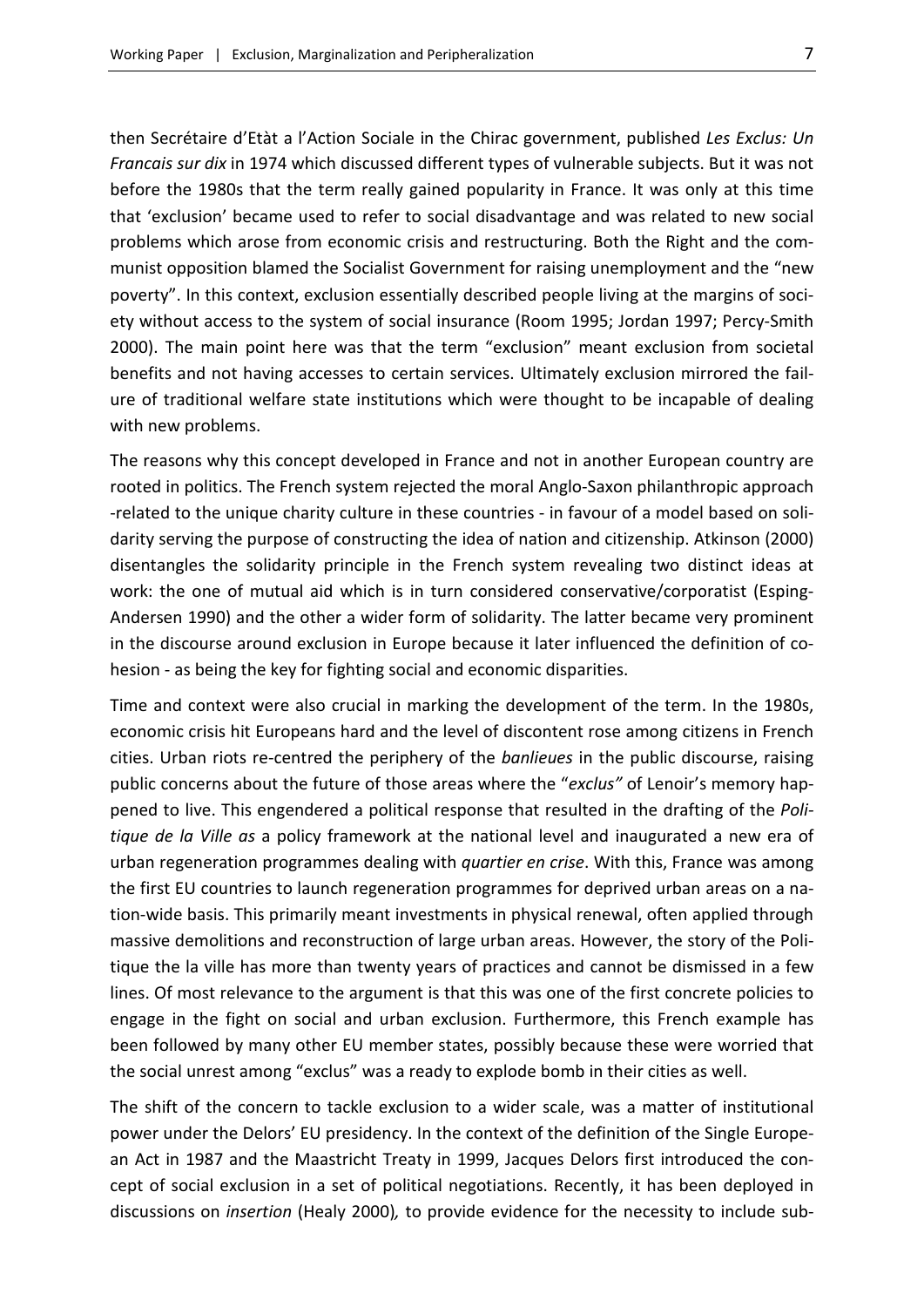jects in the unified French social order. The rise of insertion is due to its positive, antonymic associations to exclusion, as insertion policies seamed to be a viable alternative path and contrast to xenophobia, attacks on migrants, refugees and other newcomers which were preoccupying French cities at that time. Morevoer, the idea of insertion was also in line with the emerging European Cohesion policy. Therefore, exclusion entered the political and institutional settings of EU countries which were united in the battle against exclusion and for inclusion, against division and for cohesion, against separation and for integration.

#### <span id="page-7-0"></span>**Urban exclusion as a combination of power inequalities**

This political debate had a strong influence on urban studies, especially in Western Europe. Despite this political "success story", conceptual issues about the definition of "exclusion" remained dormant. Thereby, the main problem with defining exclusion is that a multitude of theoretical meanings is accorded to the term. Several authors have tried to pin down more precise meanings. In itself exclusion has a problematic duality as it asserts a static vision of society divided into two, the excluded and the included (Levitas 1998), hardly clarifying from what one is excluded and into what one is included. This static image is not merely a result of rigidly viewing the problem in terms of urban disadvantages; on the contrary, this dichotomy is seen as a framework for understanding both exclusion and integration as two sides of the same coin (Murie and Musterd 2004). By studying exclusion and inclusion as interrelated processes, the academic literature generally moved from dealing with distributional and poverty issues to relational issues. As such, the concept of exclusion became more and more seen as resulting from interrelated and complex societal changes which were understood as producing a new generation of more complex combinations of problems and disadvantages (Andersen, H.S., van Kempen R. 2001, Andersen, H.S. 2003, Wassenberg F., van Meer A., van Kempen R. 2007 et al.).

This research approach, however, often tended to study the physical effects of changes in urban spaces (e.g. dereliction of buildings and urban areas, lack of meeting and public spaces, hindrances in mobility and infrastructural connection), without in depth consideration of the intertwined chains of dynamics producing different forms of inequalities which ultimately become visible in cities<sup>1</sup>. Conversely, this influenced the way public policies are shaped: they tend to focus more on the material effects of exclusion than on causes.

1

<sup>1</sup> Economic changes: declining retail trade, closure of industries, disproportion of rents and housing quality, management costs, lack of economic resources (including funding shortage), above-average unemployment, incapacity and lack of knowledge in starting up new business, pressures from the real estate market. Legislative-political changes: ownership of dwellings and public spaces (especially central and eastern EU countries), reliance on governmental assistance, problems in representativeness of low income communities. Physical changes in some case accentuating environmental and ecological problems (soil, air, noise pollution, energy loss, waste management). Social changes: demographic structure, cultural clashes among various ethnic groups, crime, lack of health and poor schooling, educational and training, insecurity (esp. for elderly and children) and bad reputation.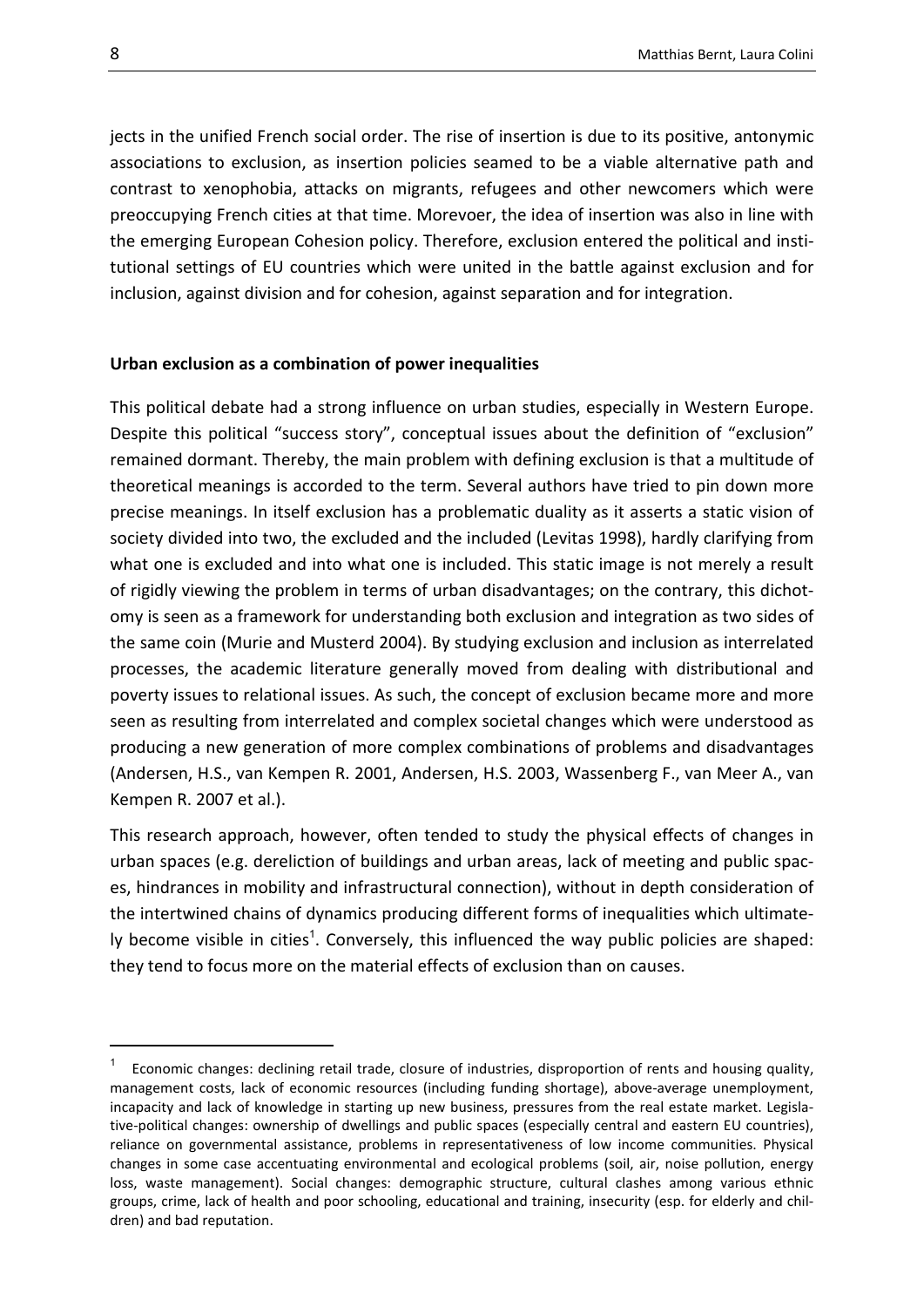Other academic contributions see urban exclusion as an outcome resulting from state and market failures (Schuyt 2000 in Aalbers 2011) regarded as intrinsic to capitalism (Cox 1997, Lee and Wills 1997, Brenner & Theodore 2005). In a nutshell, this strand of literature argues that uneven development is functional and endemic to contemporary capitalism (Brenner 2009). At the core of the concept are the interdependencies of polymorphic geographies of uneven development, which act through relations among global, national, regional, urban and micro local levels (Swyngedouw 1997), producing unequal re-distributive mechanisms of the subdivision of labour, market and welfare.

Along this line, some scholars view the production of social inequalities as results of economic restructuring and its impact on the reproduction of wealth (Boyer and Saillard 2001, Jessop 2005). Contemporary economic and social dynamics cluster around the desocialization of wage labour with massive unemployment and growing precariousness (Waquant 2006: 263–267). Moreover, the action and inaction of the state is seen as an integral part of the genesis and growth of post-Fordist poverty and deprivation: "The ruling classes and government elites of rich nations have, to varying degrees, proved unable or unwilling to stem the rise of inequality and marginality" (Wacquant, 2006: 37). In contemporary neoliberal societies, it is argued, states as well as public institutions have been incrementally disempowered of their responsibilities to care for the health of their inhabitants to fuel the mechanism of capitalism, which is based on the creation of inequalities and scarcity. "A market system becomes possible under conditions of resource scarcity only under these conditions can price-fixing commodity exchange markets arise. […] There is clearly a paradox in a system that] relies upon scarcity for its functioning. It follows that if scarcity is eliminated, then the market economy which is the source of productive wealth under capitalism is liable to collapse." (Harvey 1971 8-9). At the urban scale exclusion is translated into the intensification of the functional division of space, residential segregation, consolidation of infrastructure for production, all of which deepen the divide between capital–rich and capital-poor areas.

This critical analysis provides insights to understanding how the relational and multi-scalar process of creation of disadvantage is functional to a market-based system. Yet additional tools of spatial analysis are needed to provide a contextual approach to explain changes visible at the local level, one that incorporates structures and developments belonging to other spatial levels (Kempen-Özüekren 1998).

#### <span id="page-8-0"></span>**Research Approaches**

Amidst the overload of theories, policy analysis and practices, empirical studies on urban exclusion can be divided into three main streams of debate:

- 1. People- vs. Place-based approaches
- 2. The relevance of area effects
- 3. Matters of scale and the integration of scalar relations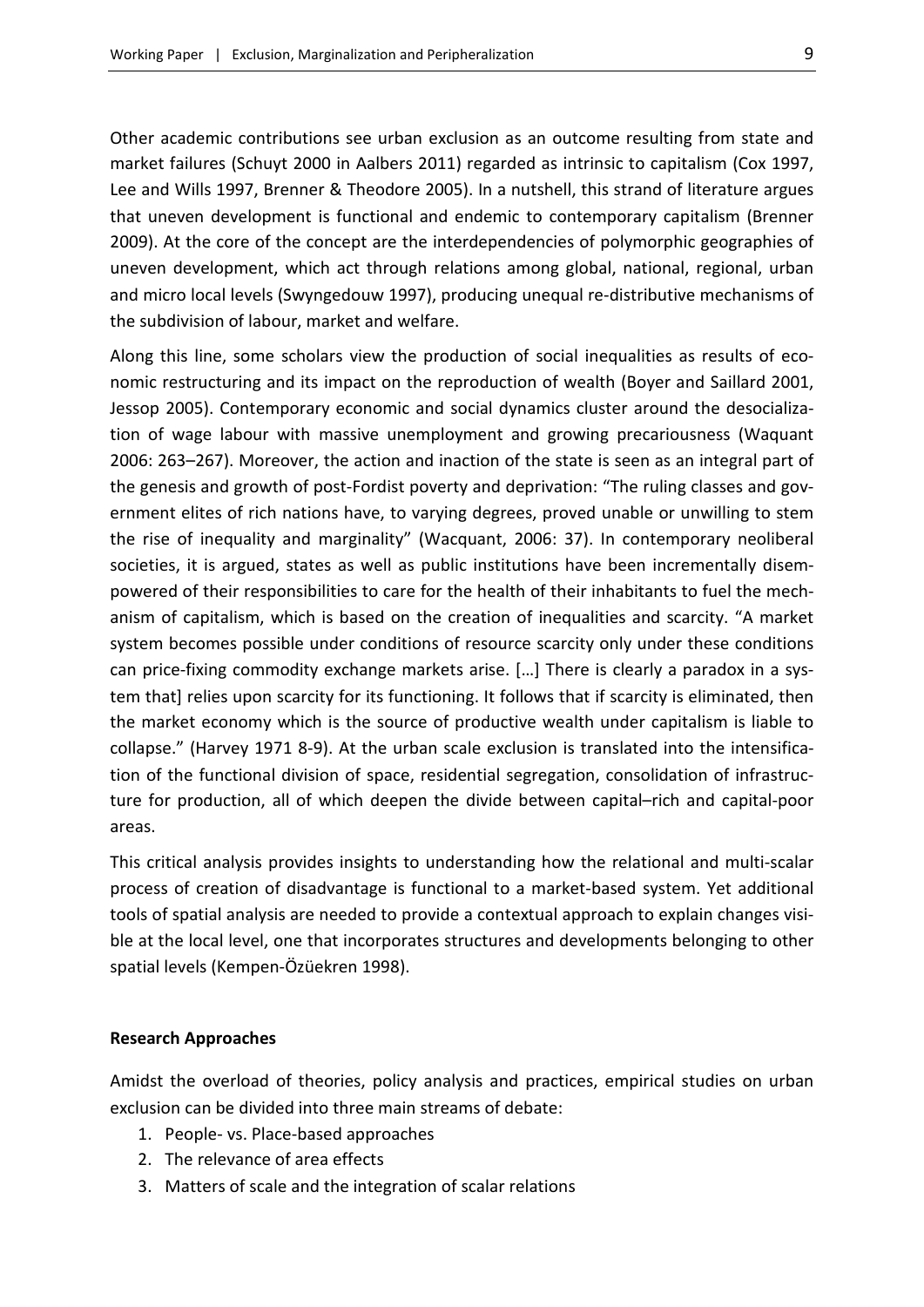#### <span id="page-9-0"></span>*People- vs. Place-based approaches*

People-based approaches usually focus on the effects of policies on the living conditions of the weakest groups of the population, regardless of their geographic location. This approach concerns a series of transversal issues such as equality of access and capacity to benefit from a non-discriminatory judicial system, training and education, labour market and health. Place-based approaches, in contrast, include these issues, but with a spatial twist. This approach has been considered relevant for addressing issues related to urban exclusion especially at the neighbourhood scale (Atkinsons 2000).

Although there are in theory many bridges between the two approaches, in practice there is a tendency towards a division in which one approach looks at exclusion from a people-based perspective and the other focuses more on the interaction of exclusion and space. This rough subdivision is somehow mirrored in how public policies treat the questions of social, economic and spatial exclusion in different sectors and scales of public administrations, and how the problem of exclusion is further researched according to different thinking and beliefs rather than disciplinary borders. Studies of the urban dimension of exclusion have privileged the micro-scale as the target of research, considering a neighbourhood a window for analyzing and counteracting the effects of social and economic exclusion.

However, the same definition of neighbourhood as an area for place-based interventions bears some inconsistencies. First, the administrative borders and social spaces do not match. Usually, neighbourhoods are not strictly defined by administrative boundaries, and even if they are, these boundaries nearly always do not match the perceptions of local inhabitants. "Neighbourhood definitions have typically not been formed by thoughtful theoretical considerations. Rather neighbourhood delineation has been defined by limitations of an available dataset" (Dietz 2002: 541).

Second, the neighbourhood is losing significance in a 'space of flows"'. In the vast literature on neighbourhoods many argue that the neighbourhood dimension has lost significance. "Community without propinquity" (Webber 1963) can be considered the new formula of neighbouring relations among people, who share social ties but not physical space. This concept has become more popular today in the discussions around mobility, flows and ICT (Castells 1997) in which the environment where interactions take place is not of primary relevance.

#### <span id="page-9-1"></span>*The relevance of area effects*

Linked to the place-based approach is the debate around area-, or neighbourhood-effects. This debate privileges the neighbourhood dimension as the primary scale of analysis and studies how place influences the conditions and the opportunities of inhabitants. It argues that the living location might be the main cause for, or at least decisively contributes to, different forms of exclusion (Galster & Heldman 2013). Contributions on area effects regularly highlight neighbourhood characteristics and aim to demonstrate how the social, educational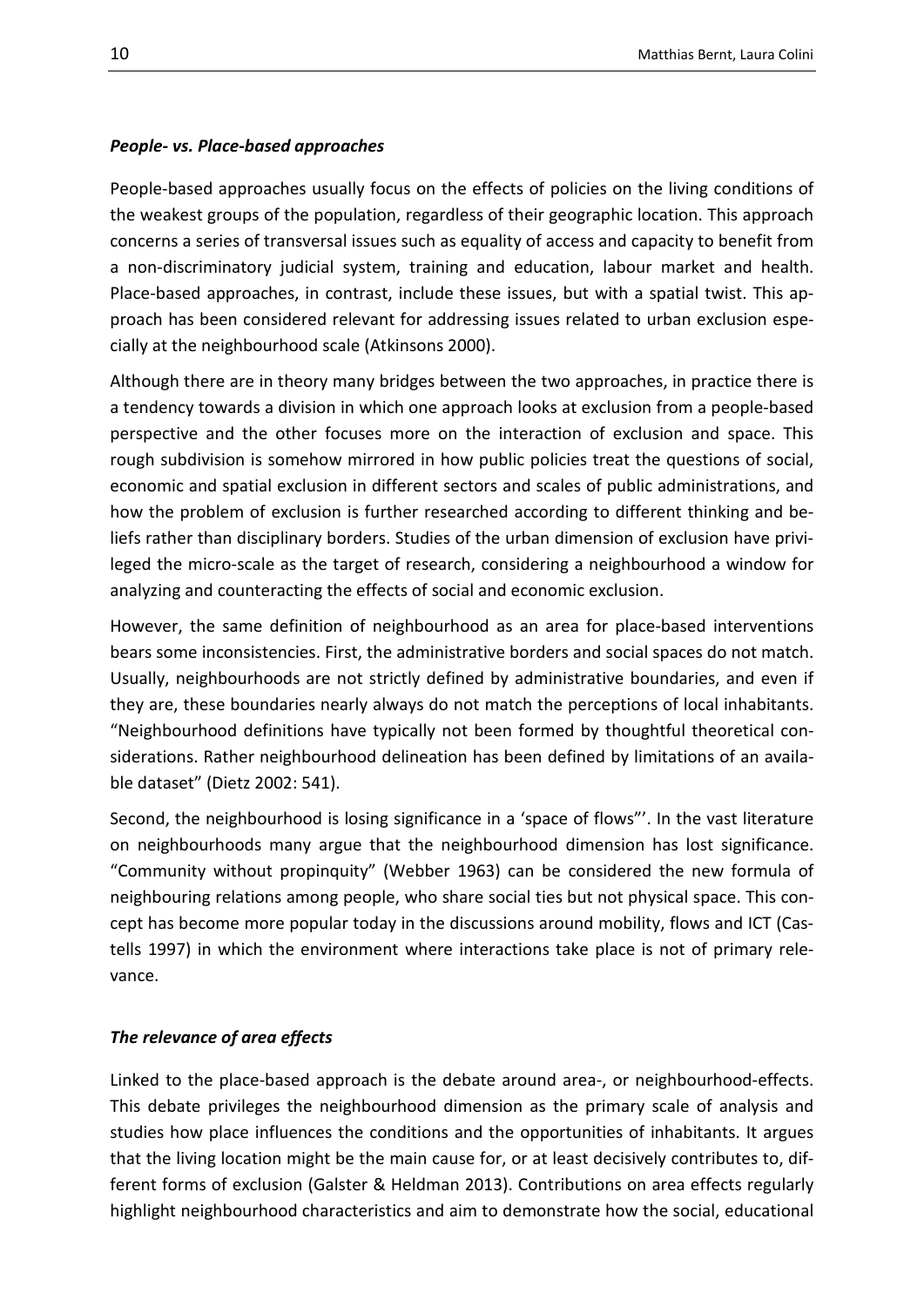and employment opportunities of particular places impact on the living conditions of their inhabitants (Wilson 1987). In this context, quite a number of different area effects have been identified. Based on propositions and evidence contained in the literature Atkinson and Kintrea (2001) have distinguished six different types of area effects. Within each of these types of effect, particular mechanisms which connect individuals or households to the neighbourhood are located. The types can be identified as follows:

| Type of Area Effect | Mechanisms                                                                                                                    |
|---------------------|-------------------------------------------------------------------------------------------------------------------------------|
| Concentration       | Stress on services<br>п<br>Many relatively homogeneous households living together<br>п                                        |
| Location            | Labour market<br>٠<br>Housing market<br>п<br>Public housing allocations and accessibility<br>п<br>Geographical isolation<br>п |
| Milieu              | Social networks<br>٠<br>Contact and context for deviance<br>٠<br>Associational activity<br>٠<br>Patterns of daily life<br>п   |
| Socialisation       | Education<br>٠<br>Child caring<br>п<br>Friendship<br>٠<br>Isolation<br>п<br>Segregation<br>п<br>Socialisation<br>▪            |
| Physical            | <b>Built Environment</b><br>п<br>Housing quality<br>п<br>Physical amenities quality, e.g. parks<br>п                          |
| Service             | Reception of and dealing with "problem people"<br>٠<br>in "problem areas"<br>Education<br>п                                   |

(Atkinson and Kintrea 2001: 2281)

The usual policy response connected to the concept of area effects is urban renewal, aiming at "rebalancing" the social composition of areas with high concentrations of poverty through the introduction of middle class families (Blanc 2010).

Overlooks Despite its apparent popularity in the literature, the concept of area effects has also been increasingly criticized (Ham et al, 2012). This critical literature demonstrates that there is questionable evidence that living in deprived neighbourhoods really decreases the living standards and opportunities of its inhabitants. Thus, it has been argued that it is not the neighbourhood which leads to the disadvantage of its inhabitants, but rather power inequalities which limit the chances and resources of different social groups and force them to live in particular spaces and which thus also impact on the neighbourhood (Slater 2013).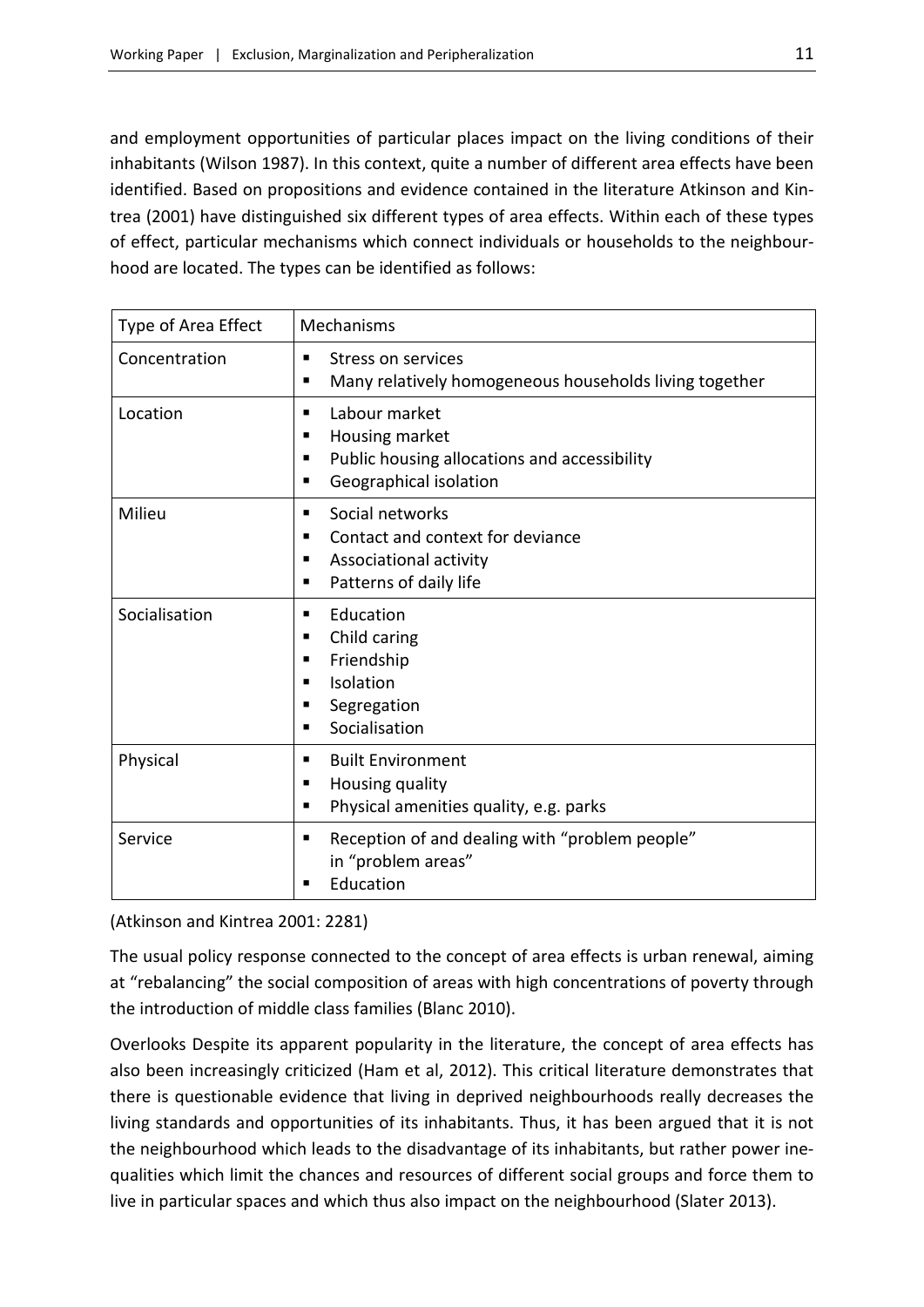#### <span id="page-11-0"></span>*Matters of scale and the integration of scalar relations*

Although it is generally accepted that macro economic and social trends affect the neighbourhood scale in different ways, the question remains how geographical distance contributes to maintaining social divisions. Moreover, as discussed above, the production and reproduction of exclusion is not limited to the neighbourhood scale, but covers interactions between a wide range of political and administrative scales, from the very local up to the global. As a consequence, integrating wider scales than the neighbourhood is more and more seen as indispensable for understanding the reproductions of urban inequalities visible at the micro scale.

One of the most comprehensive studies in this context was presented in the framework of the URBEX project (Musterd 2002), which studied territorial opportunity structures and their interrelation with different state contexts, metropolitan areas, locations within cities and neighbourhood characteristics. The outcome of this broad empirical research was summarized as follows: "Societies, cities, and neighbourhoods are all interrelated systems, and policy responses to neighbourhood problems, therefore, should take these various levels into account simultaneously. The welfare state at the national level, the labour market and economy at the regional - and global - levels, and the social networks at the local levels, probably all play a role in understanding what is happening at the very local level. Therefore, individual, neighbourhood, and wider context variables should be incorporated simultaneously." (Musterd-Andersson, 2005:786)

Interestingly, the research conducted by Aalbers (Aalbers 2011) demonstrates that these national, regional linkages may actually work according to intricate geographies and that faulty assumption may lead to erroneous belief. His work shows that even in countries like the Netherlands with a fairly solid welfare system at the national level, the welfare may indeed limit the extent of inequalities in the first place, but it may not be enough to solve and contain different forms of space based exclusion at the very local scale. In particular Aalbers highlights the dependency between the two forms of financial and social exclusion by researching the strategies of redlining<sup>2</sup> neighbourhoods in the Netherlands, Italy and US. According to Albers, redlining therefore means exclusion from and through homeownership, from the possibility to buy and to sell a property at a decent price, forcing people to suffer a loss or giving up the wish to sell and moving out of an area. The book shows the mechanisms of creation of exclusion, analysing how exclusion becomes operational at different scales including the global financialization of real estate affecting directly the way cities are shaped.

In conclusion, similar to matters of definition, there is also quite a range of methodological approaches when it comes to studying urban exclusion empirically. We would argue that both the focus on macro economic trends and the concern for micro level effects of social

1

The redlining concept was first coined in the late 1960s by John McKnight. The practice refers to the outline of a boundary on a map of those areas in which banks would not be willing to invest and thus denying or restricting mortgages, insurance, health and other services to people living in selected poorer part of the cities.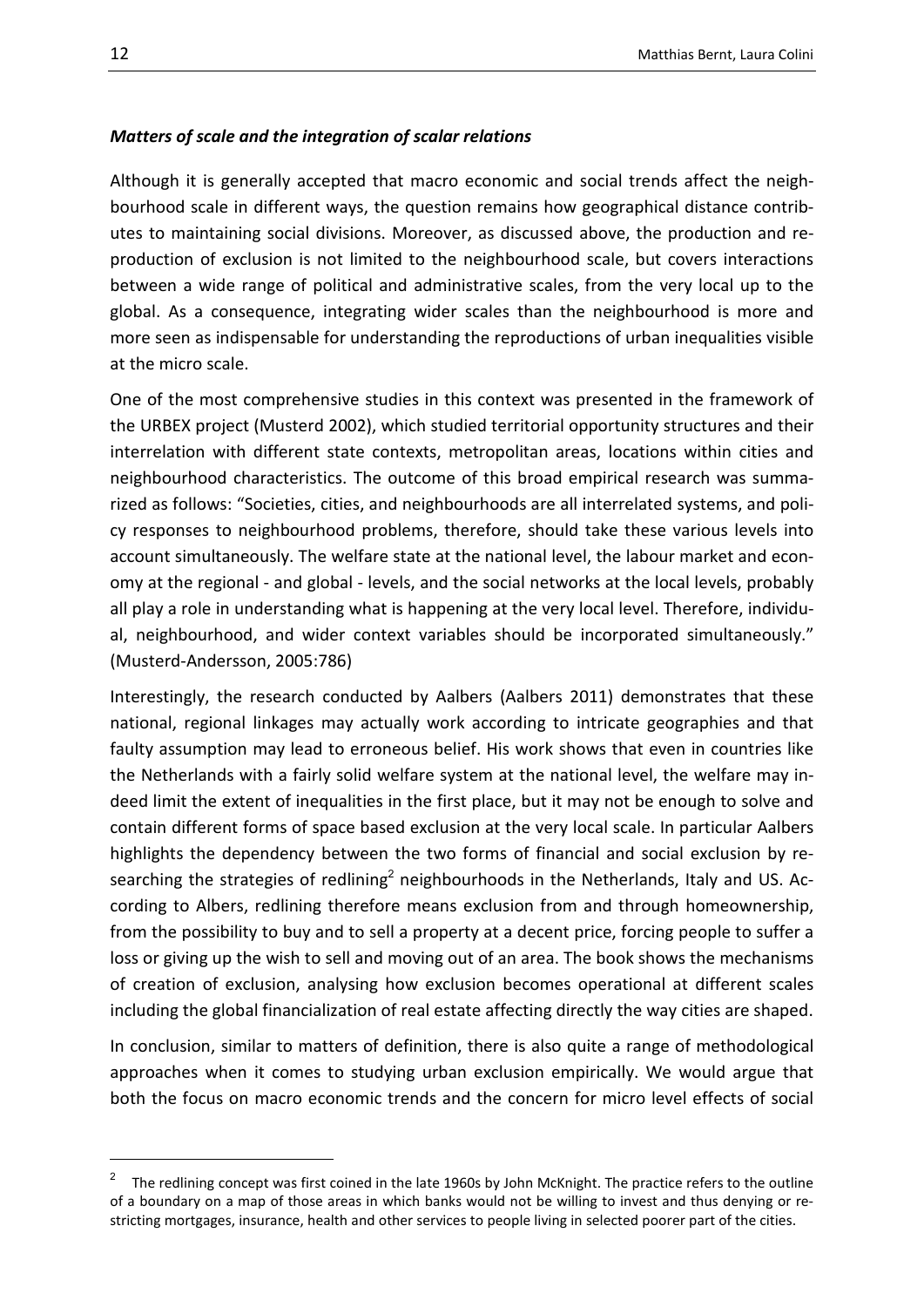exclusion have their merits – yet both may also prove to be troublesome if taken as standalone theoretical and methodological research perspectives.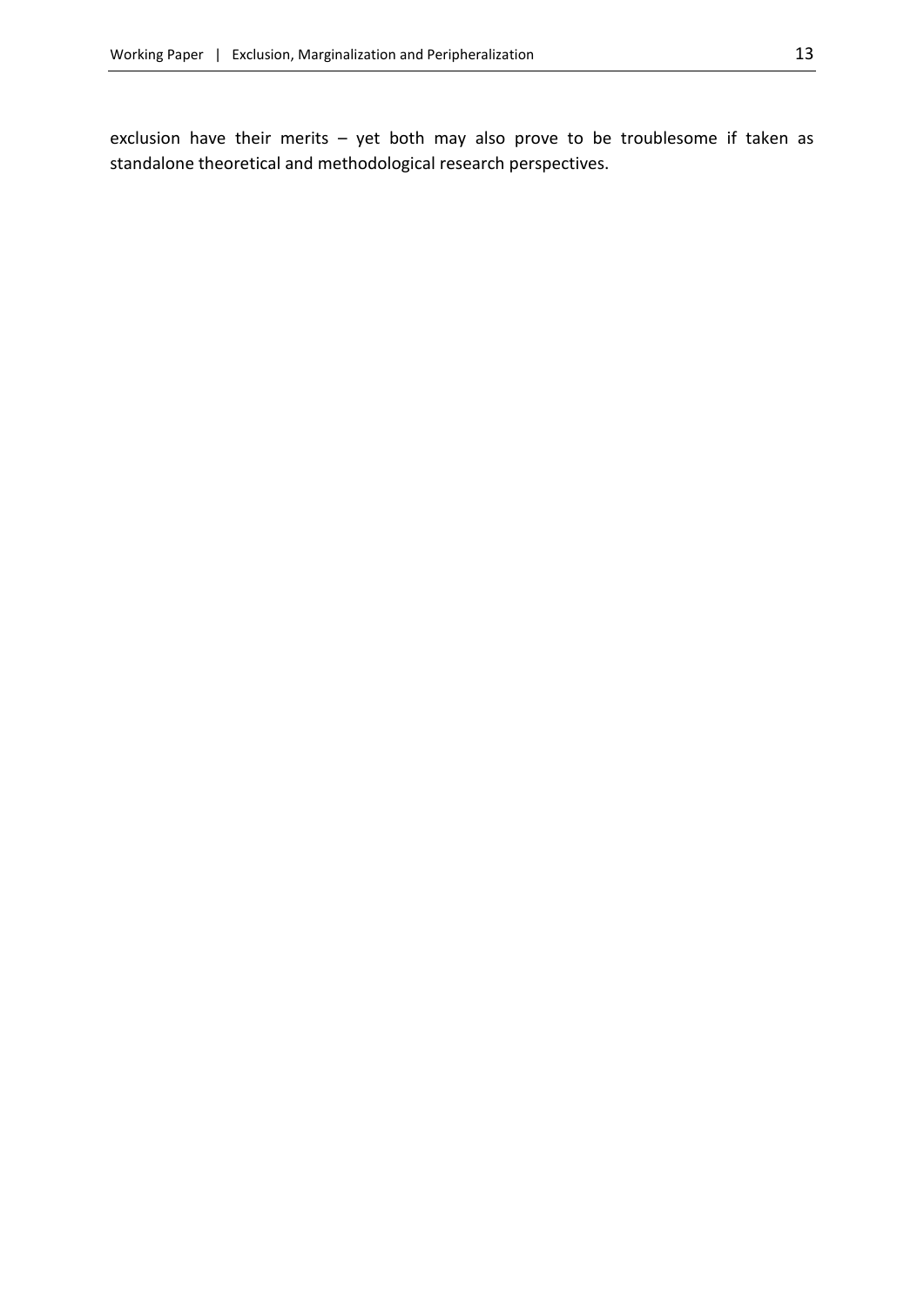#### <span id="page-13-0"></span>**Marginality**

#### <span id="page-13-1"></span>**Marginality as a term with multi-disciplinary roots**

Fairly comparable to "exclusion", "marginality" is also an awkward term which has been used in manifold and varied ways. Although it is frequently applied in the field of urban studies, it has a rather "fuzzy" history and, as a consequence, it has even been argued that the term lacks specificity and precision and this makes its use as a scientific tool questionable (Dunne 2005, Billson 2005).

In the sociological field, the concept of marginality was first introduced in 1928 with an essay by Robert Park titled "Human Migration and the Marginal Man" (Park 1928) in which Park described the cross-pressures experienced by immigrants through the overlapping involvement in different cultures. The resulting lack of integration and the status as an "outsider" with respect to dominant cultures, Park termed "Marginality". This strand of work was later continued by Stonequist (1937) who studied hybrid identities caught "between two fires" (Stonequist 1937: 101).

Since that time the use of the term "marginality" has flourished and the concept has been broadened and diffused (Billson 2005: 33). Billson has suggested, that marginality has actually been applied in sociology in three different kinds of ways: a) as cultural marginality, referring to the dilemmas of cross-cultural identities and assimilation, b) as social role marginality, describing the tensions which occur when an individual is restricted from belonging to a positive reference group, c) as structural marginality, referring to political, social and economic powerlessness and disadvantage. It is especially the latter strand of research which has gained most attention in the last decades, and here concepts of power and oppression are regularly fused with more "culturalist" ideas of "outsidedness" to create a generally accepted contemporary definition of "marginality" as the lack of power, participation and integration experienced by a group, or a territory.

Geographical discussions about marginality have had a quite different history. Perhaps not too surprisingly, scholars from this discipline have for a long time struggled and are still struggling with developing a definition of marginality which is capable of covering phenomena at different socio-spatial scales. As a consequence, in many geographical definitions, there is some tension between a definition of "marginal areas" and descriptions which target insufficient integration and the resultant vulnerability of people. As a consequence, "marginality" has remained a frequently discussed topic in geographical studies, encompassing a wide spectre of phenomena from remote rural regions to disadvantaged urban populations. Thus, the concepts itself has remained rather unspecified and subject to ongoing debates. Within the IGU, to give but one example, a Study Group on Marginality was created in 1992 and this was followed by a Commission on Evolving Issues of Geographical Marginality in 2001 and a Commission on Marginalization, Globalization, and Regional and Local Responses in 2008. The outcome of this work has largely been that an identification of margin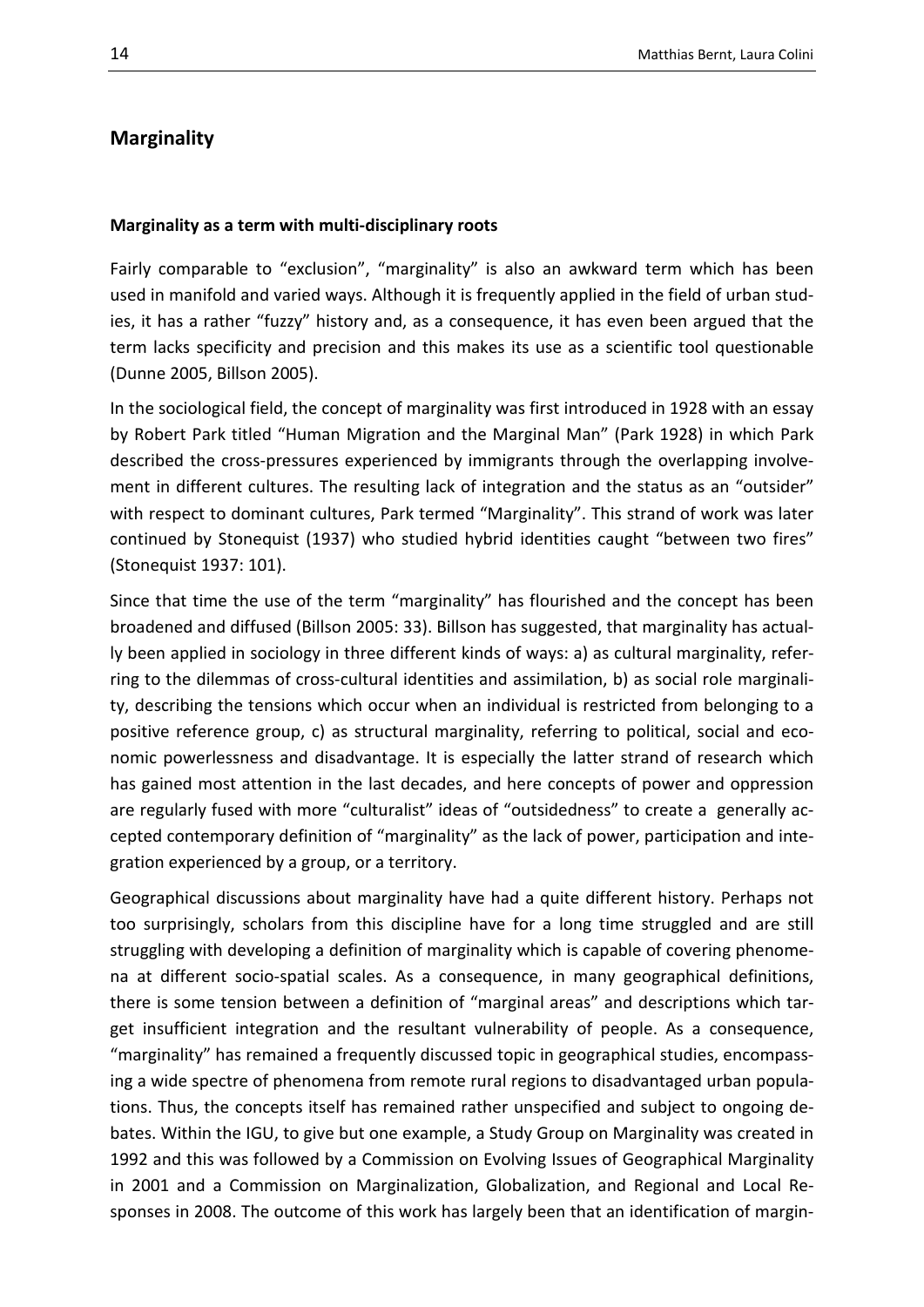al areas should take into account a variety of criteria. Leimgruber (2004, p. 48), to give but one example, has suggested the following: a) significantly lower per capita incomes, b) low infrastructure equipment, c) cultural isolation, d) difficult natural conditions. It should be noted that, compared with more sociological approaches, this definition focuses on conditions rather than relations. Nevertheless, the geographical discussion went far beyond simple measurements of marginalization and a fair summary would perhaps state that marginality has nowadays been established as a multi-dimensional concept which simultaneously covers aspects of insufficient integration (isolation, dependency, weakening), lower development, and economic, social, political and cultural disadvantage (see Schmidt 2007: 41).

A third group of discussions circling around the term "marginality" needs to be placed in the context of leftist Latin-American Debates in the 1960s and 1970s (see Caldeira 2009). The background was dramatic urbanisation which was driven mainly by the growth of both informal settlements (favelas, barrios, ranchos) and a workforce which was occupied outside the established economies. In order to grasp the outsidedness and exclusion of these immigrants from established urban societies, economies and political structures, several Latin-American theorists used terms like "marginality", "marginal masses", or "marginal settlements" for the places the "marginal masses" were inhabiting. Theoretically, this argument was closely linked to Dependencia-Theories which analysed the partial and dependent industrialisation of Third-World countries. A main feature of this was the integration of only parts of society into capitalist economies, with other parts made redundant and deproletarianized (see Quijano 1966 and 1973, Nun 1969, Kay 1989, Cortes 2012). Later on, these theories were repeatedly criticised for their dualist perspective and the counter-argument was made that the "surplus" population excluded from formal housing and labour markets would in fact perform all types of badly paid and low skilled tasks for the economy of the respective cities and would thus be anything but marginal to society. Its denomination as "marginal" would therefore be misleading and mask the specific integration of these population groups, concealing rather than uncovering a defining aspect of Latin-American urbanisation (see Perlman 1976).

Given these different roots, it is obvious that the term "marginalization" has unfolded with multiple meanings. Consequentially, it has three fundamentally different meanings: a) underdevelopment, lack of resources, distance, b) relation, oppression, closure and c) lack of cultural integration, lack of adaption to norms (i.e. "culture of poverty", "urban underclass")

#### <span id="page-14-0"></span>**Urban Outcasts – Marginality in Paris and Chicago**

Notwithstanding these rather confusing histories in the sociological and geographical usage of the term, generally in urban studies "marginality" has arguably become one of the most used concepts in the last decade. This is due mainly to the work of Loïc Wacquant who made his concept of "advanced marginality" pivotal to his studies of disadvantaged urban neighbourhoods in Chicago and Paris (see Wacquant 2008). Wacquant's work has not only found widespread attention, it has also become a central point of reference for studies which use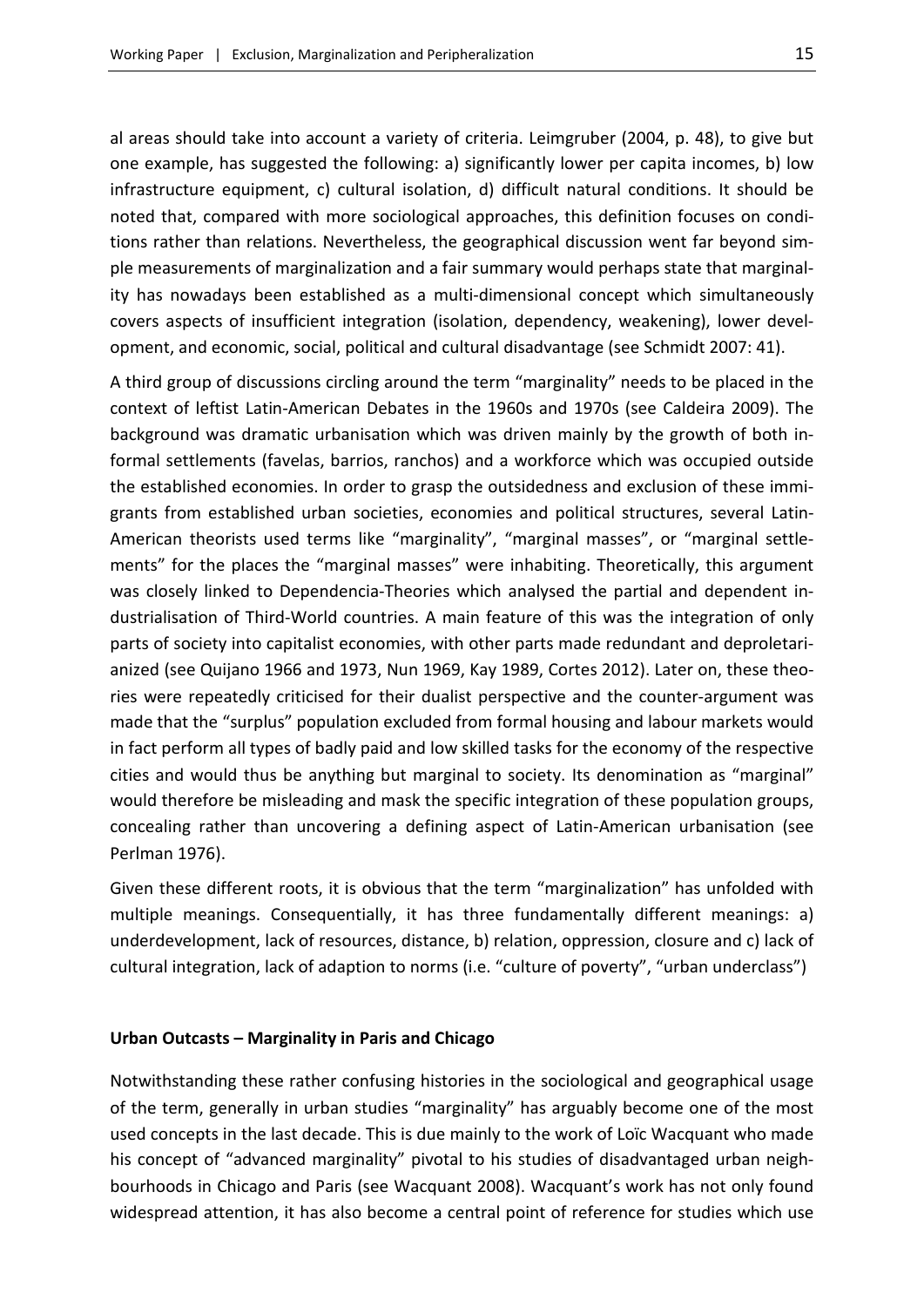"marginality" as a relational approach for the analysis of urban inequalities. At the same time, Wacquant's "Urban Outcasts" is a paradigmatic example of the challenges which emerge when relational approaches to marginalization are applied in empirical research. It thus makes sense to discuss this work in more detail.

The starting point of Wacquant's work on "marginality" is dissatisfaction with popular comparisons of "black ghettos" in the United States with *banlieus* in France. Though both form stigmatised neighbourhoods situated at the very bottom of the hierarchical order of modern metropolises, Wacquant insists on the different roots of deprivation and dereliction in the territories. Confronting ideas of a convergence in U.S. and European experiences regarding place-bound poverty, relegation and stigmatisation, Wacquant claims that the American "ghetto" and the French "*banlieu*" constitute two disparate socio-spatial formations, produced by different institutional logics and resulting in different levels of hardship. "Marginality" is thus applied by Wacquant as a political concept, describing the dynamics of oppression, powerlessness and disadvantage which produce concentrations of poverty and exclusion in modern Western metropolises.

To a large degree Wacquant's work can only be understood when it is set against the background of research on segregation in the U.S. and Europe from the 1980s to 2000s.Wacquant mainly positions his approach in relation to three developments in urban sociology. The first is the seminal work of William Julius Wilson (who was one of Wacquant professors) which gave the changing economy and the loss of Fordist labour relations a primary place in the explanation of increasing spatial concentrations of poverty and the emergence of areas of combined disadvantage (see Wilson 1980, 1987, 1996). The second point of departure for Wacquant was the work of Massey (1990) in which the weight of racial segregation was highlighted as the main explanatory factor for the segregation of class and race experienced in most American cities. Against both, Wacquant holds the political determination of urban marginality. According to him, "hyper-ghettoisation is primarily a chapter in political sociology, not post-industrial economics, racial demography, or urban geography."(Wacquant 2008: 4). This emphasis on state-policies is the third central theme of Wacquant's work and also marks his critique of European research on "neighbourhood effects" (which he sees as de-politicised and based on misleading ecological assumptions).

Notwithstanding the clarity and straightforwardness of Wacquant's argument, a definition of exactly what Wacquant understands as "advanced marginality" is hard to grasp. Thus, in a very general definition advanced marginality is described as "the novel regime of sociospatial relegation and exclusionary<sup>3</sup> closure (...) that has crystallised in the post-Fordist city" (Wacquant 2008: 2). Using the Weberian concept of closure (*"Schließung"*), Wacquant relates the spatial concentration of poverty to theories of stratification and power which designate the collective monopolisation of access to resources, power and prestige with the aim of securing privileged access to social and economic opportunities. The outcome of this une-

 $3$  Here, as on other occasions, Wacquant refers to the concept of exclusion. However, Wacquant neither indentifies this overlap between the debate about exclusion and his use of the term marginalisation, nor does he state which of the many meanings of exclusion he refers to.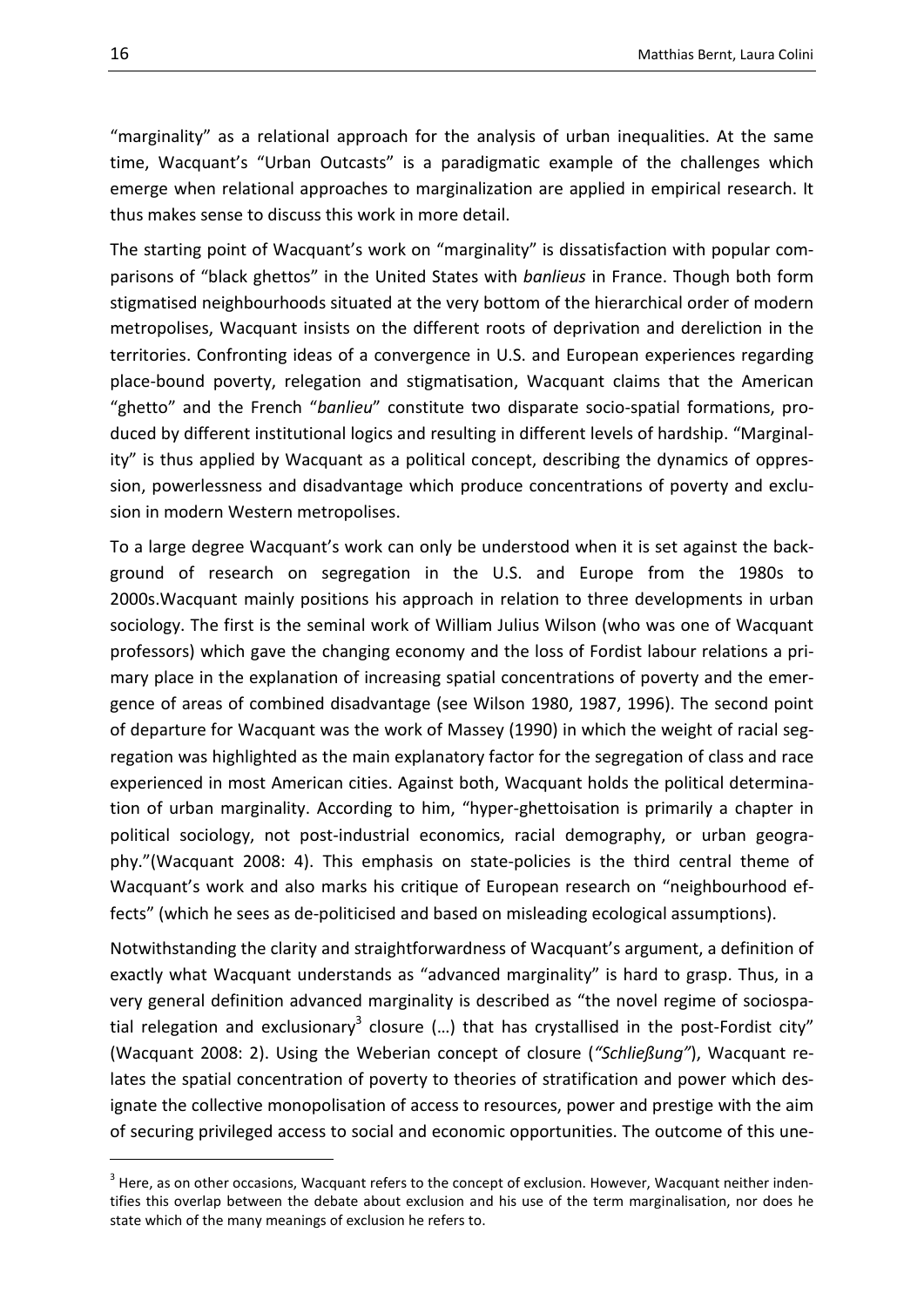qual power relation in contemporary cities would be a regime of urban poverty marked by "economic penury and social destitution, ethnoracial division and public violence, and their accumulation in …distressed areas" (Wacquant 2008: 232). Whereas urban history is full of examples of the oppression and exclusion of stigmatised groups, Wacquant characterises the developments he studied as essentially new and different: "These new forms of exclusionary closure translating into expulsion to the margins and crevices of social and physical space have arisen  $-$  or intensified  $-$  in the post-Fordist metropolis, not as a result of economic mismatches or backwardness but, on the contrary, as an effect of the uneven, disarticulating mutations of the most advanced sectors of Western economies…The qualifier 'advanced' is meant to indicate that these forms of marginality are not *behind* us: they are not residual, cyclical or transitional; and they are not being gradually resorbed by the expansion of the 'free market'… or by the (protective or disciplinary) action of the welfare state. Rather they stand *ahead of us*: they are etched on the horizon of the becoming contemporary societies." (Wacquant 2008: 232)

Six distinctive properties (Wacquant 2008) define this impending regime:

- 1. the transformation of wage labour towards being a source of growing instability and insecurity,
- 2. the functional disconnection of social conditions and life chances (in the relegated neighbourhoods) from macroeconomics trends,
- 3. territorial fixation and stigmatisation,
- 4. spatial alienation and the dissolution of place, in terms of an urban landscape one can identify with, a loss of hinterland, understood as place-bound networks of selfhelp and support, historically used by those rejected from the labour market,
- 5. social fragmentation, precarisation and symbolic splintering of proletarian experiences.

All these characteristics distinguish recent "landscapes of poverty and relegation" from their historical counterparts. Although Wacquant insists on the different historical pathways and varied socio-spatial configurations determining marginality differently at different places, he also provides a list of universal structural logics which would make it possible to speak of different forms of a universal process, observable in places as different as Paris and Chicago. These four structural logics are the following (Wacquant 1998: 1641ff.):

- 1. The macrosocial dynamic: the resurgence and deepening of inequality
- 2. The economic dynamic: the mutation of wage labour,
- 3. The political dynamic: the reconstruction of welfare states,
- 4. The spatial dynamic: concentration and stigmatisation (around notorious "quarters of misery")

Methodologically, Wacquant's researches the dynamics of marginalization with a mix of "empirical data from quantitative surveys, in-depth interviews with residents and ethnographic observations" (Wacquant 2008: 3). Where details on local conditions are given, the measures are well-known from the analysis of neighbourhood conditions as it is conducted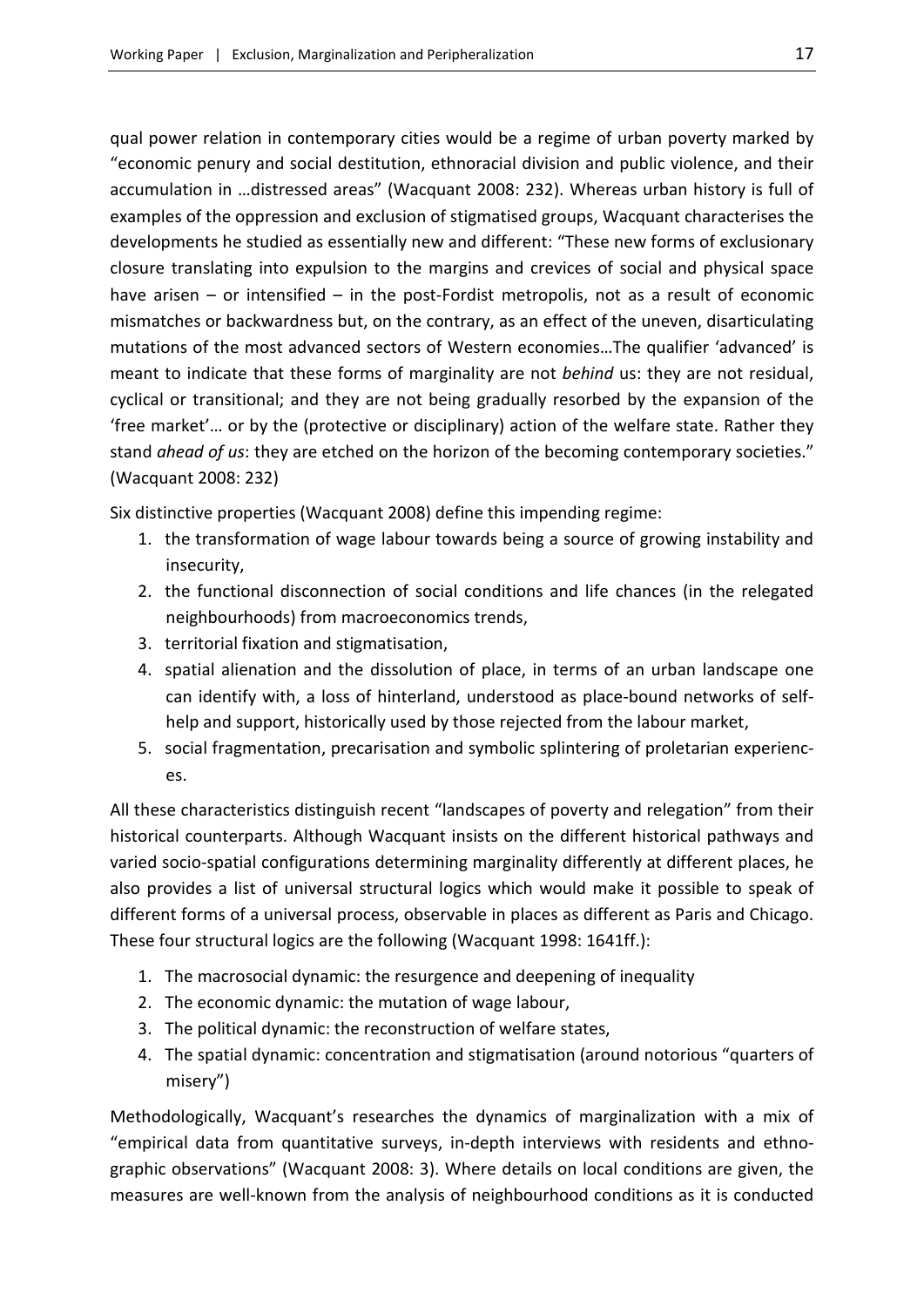in other segregation studies. In order to sketch measures of vulnerability, Wacquant uses data on occupation and unemployment, welfare recipients, income, household structure and personal networks. These are complemented by more qualitative descriptions of the effects of state policies (i.e. relations between the inhabitants and the police, constructed on the basis of interview data and participatory observation or descriptions about the collapse of public health, based on newspaper reports) and extensive ethnographical data (partly collected through participation in a boxing gym).

Wacquant's methodological approach is thereby guided by five key premises (8ff.). Firstly, Wacquant establishes a clear-cut separation between technocratic and popular lexicon and scientifically constructed analytical concepts. This implies that particular attention is given to the critical examination of categories and discourses that organize the collective perception of marginality. Secondly, Wacquant places the state and fate of a neighbourhood in a diachronic sequence of historical transformation (9), i.e. he applies a perspective which views urban space as a historical and political construction and pays particular attention to historical trajectories. Thirdly, with respect to methodology, Wacquant applies a combination of ethnographic observation (i.e. in a Boxing Gym) with institutional analysis, insisting on a central role of ethnography as a necessary instrument for "bottom-up" theory building. Fourthly, Wacquant establishes a distinction between the position of a place at the urban hierarchy and the function it performs for the broader urban system. Thus, whereas the position of two deprived neighbourhoods in two different cities could be the same in terms of a hierarchical order, one could for example serve as an affordable living place for a low-paid labour force whereas the other could be a "mere warehouse for supernumerary population that have no longer any observable ... utility in the new polarized capitalism" (11). Lastly, Wacquant insists on specifying different "degree(s) and forms(s) of state penetration", i.e. the different relations between different public agencies and the inhabitants in different sectors as well as local and national contexts.

With this approach, as Gilbert 2010 has argued, the strength of "Urban Outcasts" lie in its combination of innovative methodologies of triangulation, (rarely found) internationally comparative analysis, an attention to the political determination of poverty and exclusion, and a nuanced theoretical framework. The focus of Wacquant's research is thus less on the identification of "marginalized" places, than on the analysis of relations which combine these places with structures and agencies outside the neighbourhood.

Summarizing, Wacquant has developed a quite successful approach to studying the dynamics of "marginalization" – yet at many places in his texts it is not exactly clear what the term refers to and how its use differs from other terms like exclusion or poverty. The main reason for this is that "marginality" is a concept not deducted from a particular strand of theory or scientific debate, but rather developed in a dialectical way as the spatially and historically specific expression of a number of tendencies implicit in recent capitalism. Similar to a Bourdieuian (who was also one of Wacquant's professors) way of thinking, the definition of "marginality" is thus not set a priori, but rather derived from specific historical experiences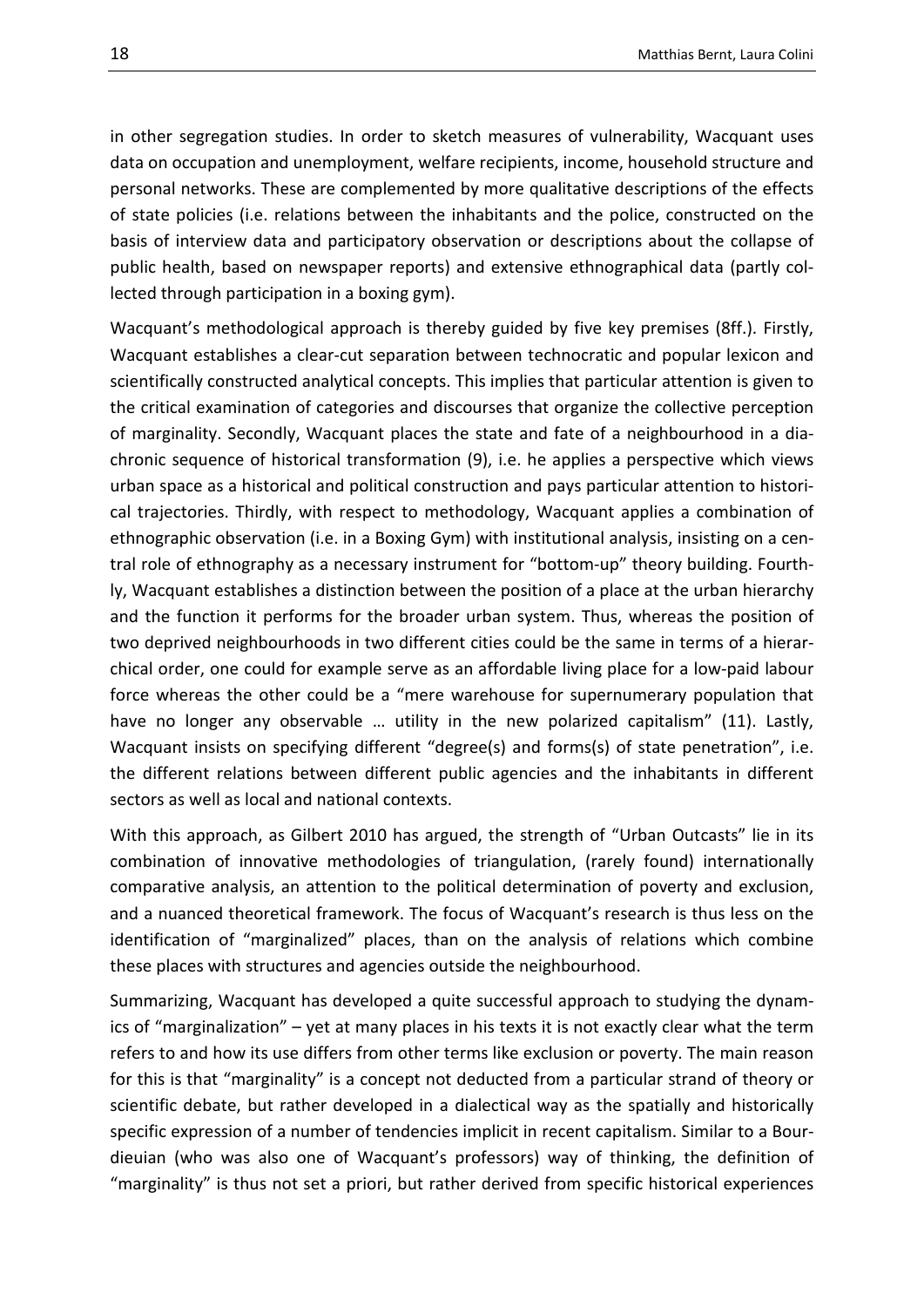and constellations. This makes it both very elastic and vulnerable to criticism of a lack of preciseness (see below).

#### <span id="page-18-0"></span>**Critiques and Modifications**

When "Urban Outcasts" was published in 2008, it was warmly welcomed by the urban studies community and soon became one of the most cited works. It was subject to three special issues (in CITY, Urban Geography and the International Journal on Urban and Regional Research) and stimulated concurrent research, both in the North and in the South.

Critiques were apparent nevertheless and, by and large, referred to two different issues.

Firstly, a frequently discussed issue was the representativeness and validity of Wacquant's study. Numerous authors argued that neither Chicago nor Paris could be conceived as "typical cases" and thus the generalizability of Wacquant's argument was questionable (see Musterd 2008, Dangschat 2009, Patillo 2009, Maloutas 2009, Agnew 2010, Gilbert 2010, Nobles 2010, Hutchinson/Haynes 2012). Interestingly, this line of critique was argued on quite a variety of geographical scales. Thus, both differences between various poor neighbourhoods in one city were emphasized, but also the comparability of different U.S. cities, and of cities in the U.S. and Europe as well as for policies which also show strong variations both between different countries and between cities in the same national context.

Critique was also apparent on methodological grounds. While Wacquant's triangulation technique was widely accepted, his treatment of segregation data was heavily criticized by Jens S. Dangschat (2009) who found the "interpretation of segregation values (…) both wrong and ideological" (Dangschat 2009: 836) and called for a more careful use of indices and other quantitative data.

Secondly, there were criticisms regarding conceptual directions taken in "Urban Outcasts". Some rejected Wacquant's strong critique of theories of "neighbourhood effects" and argued that these were indeed a complex issue and hard to demonstrate – yet ignoring the importance of local contexts would be detrimental to finding adequate interventions (see Musterd 2008, Maloutas 2009).

In addition, from a more political science oriented perspective, Nobles (2010) argued that Wacquant's work was marked by a tendency to treat the state as a monolith and underplay the role of political parties, public opinion, elections and politics. As a consequence, policy guidance was fairly superficial and the potential of Wacquant's work to promote the required political change thus weakened.

Perhaps the strongest objection to Wacquant's concept of "Marginality" came from Teresa Caldeira (2009) who highlighted the similarities between Wacquant's concept and Latin-American discussion of the 1960s and 1970s that have repeatedly been criticized and, by and large, overcome in research on these countries. In contrast to conceptualizing processes as a deviance from a perceived normality, i.e. *negatively* defining marginality by needs and defi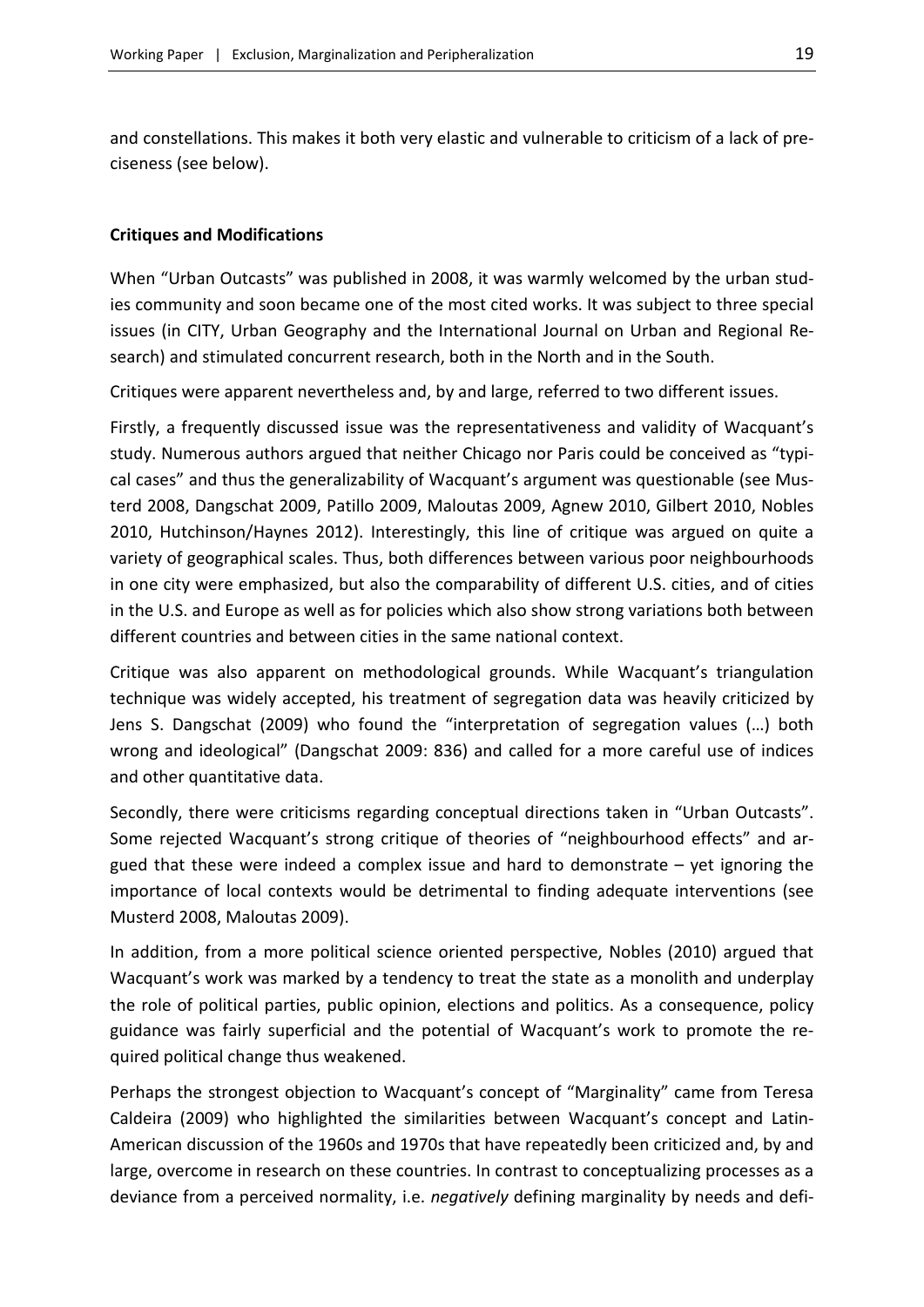cits, Caldeira suggested that phenomena should be studied form the ground up, thus allowing for a perspective capable of grasping contradictory experiences of transformation, class formation, status, land use and consumption practices.

While it is difficult to make general remarks about this wide variety of criticism, it is probably fair to state that the arguments pointing towards the limits of a case study should not be seen as an objection to Wacquant's methodological and/or conceptual approach. Rather, they can also be regarded as a hint that additional studies are needed to get a more complete picture of marginalization processes in different contexts.

Conceptually, however, it is hard to say how Wacquant's work is related to the many approaches discussed above. Certainly, it does not solve the problem of "marginality" being associated with a number of meanings and being studied in very different ways. Rather, Wacquant maintains a multi-dimensional understanding of the term and includes cultural issues, matters of social stratification and spatial segregation and political disadvantage. The strength of Wacquant's work thereby lies in bringing together these different aspects in the study and comparison of empirically observable cases. For this he applies a methodologically flexible, and rather interpretative, approach which should largely be open to integrating most of the above mentioned critiques.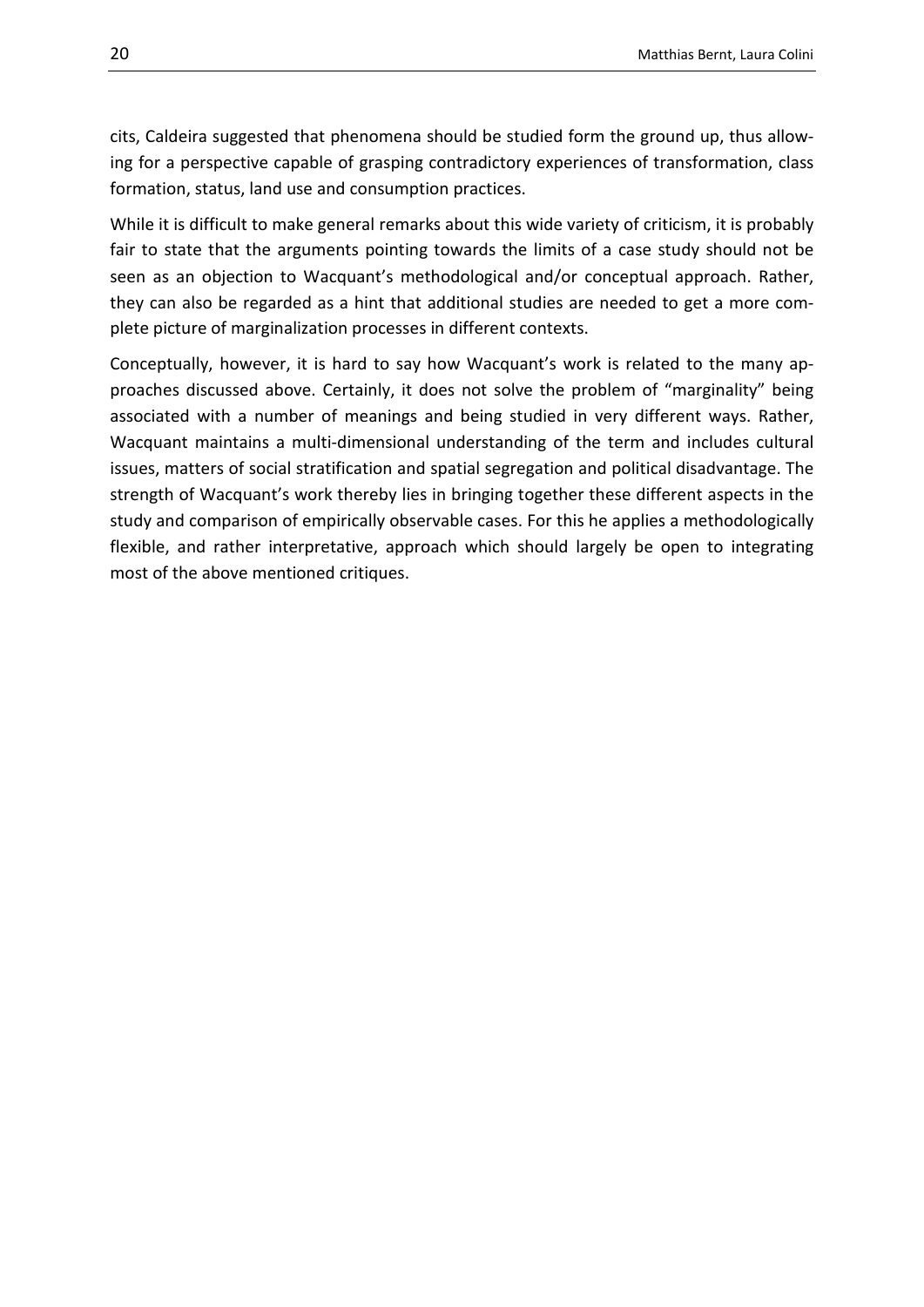#### <span id="page-20-0"></span>**Peripheralization, Marginalization and Exclusion – insights and similarities**

In this paper we have demonstrated how exclusion and marginality are used in extremely varied ways in both politics and academic research. Both concepts have been discussed in very different contexts and been applied from a plethora of perspectives. Thus, every summary is confronted with the danger of oversimplifying a complex and fragmented debate. Notwithstanding this problem, we argue that research on exclusion and marginalization provides a number of valuable insights which can productively be used for informing the study of urban "peripheries".

Admittedly, the contextual background of all three concepts is quite varied. Whereas the terms exclusion and marginality came to be used in the contexts of urban problems (e.g. rising concentrations of poverty, increasing segregation, urban riots), the term peripheralization came into being as an attempt to advance the understanding of intra-regional differences (see Kühn/Weck 2013, Bernt/Kühn 2013). It thus had a stronger focus on whole cities and their relational positioning, whereas differences inside cities were not considered in detail. Moreover, the interest in discussing peripherality has been politically rooted in the observation of rising disparities between growing and shrinking regions and the resulting challenges for regional planning in Germany, whereas exclusion and marginality became popular against the background of urban "ghettos", riots and "no go areas" in cities like Chicago, London and Paris. Against these different contextual histories, debates about peripheralization on the one hand and discussions about marginalization or exclusion on the other tend to address different real-world backgrounds, focus on different issues and speak to different audiences. However, on a theoretical macro-level, the concepts of exclusion, marginalization and peripheralization (and the broad field of variations within these) are far from being mutually exclusive. As a matter of fact, several authors (among them Wacquant) use these concepts as synonyms and do not care too much about different intellectual backgrounds. That this is possible, we would argue, is due to the fact that there is actually a number of similarities and overlaps between the three concepts: they all foster a relational approach towards inequalities, all three are interested in the interconnectivities of disadvantaged places to socio-spatial dynamics outside these places, and they all share the *problematique* of a potentially dichotomist understanding of the relations between an imagined "centre" and the "peripheries" (resp. the "margins", or the "excluded"). What is also true for all concepts is that research strategies struggle to find an appropriate balance between people- and placebased approaches as well as between micro- and macro explanations in the study of spatial inequalities.

Thus, while all three concepts come from different intellectual traditions and focus on different historical and socio-spatial contexts (and, in addition, show a considerable number of variations), they all share a large number of overlaps. These commonalities, we find, make it possible to engage findings from different realms in a flexible and pluralist way for guiding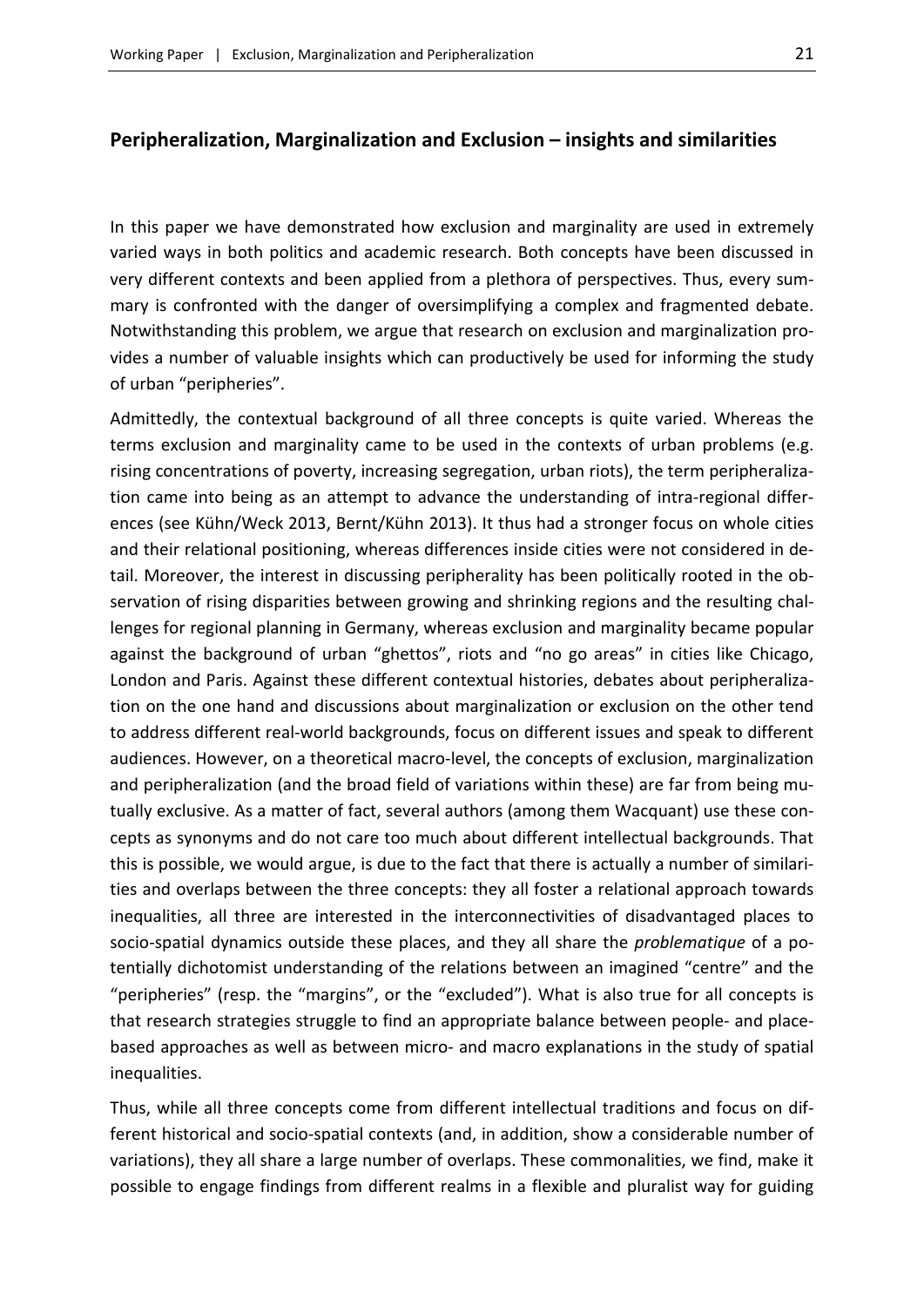empirical research. With this, we think that five areas can be identified in which past conceptual work can productively inform empirical research.

The first area refers to a relational understanding of urban inequalities. In contrast to traditional definitions of periphery, the concepts of exclusion and marginalisation interpret peripheral positions of places in the urban hierarchy not in terms of a lack of resources, but as the outcome of discriminatory relations. The pivotal point of both concepts is not the location, the connectedness, or the resources attached to a particular place, but the social relations which relegate powerless and discriminated individuals or groups to this place. It is thus the presence of peripheral groups which makes the place peripheral, so that spatial inequalities need to be explained with societal relations. In this realm, however, the literature provides quite a number of conceptualizations, ranging from descriptions of oppression and closure as the driver for urban inequality, to approaches which direct their attention to deficient integration (absent connectivities, differences in norms, etc.). Thereby, contributions to the issue of exclusion focus to a stronger degree on individuals and social groups and their strategies in coping with problematic circumstances, whereas works on marginality tend to put more emphasis on political and economic conditions.

The literature has, secondly, contributed to advancing our understanding of the differences, passages and trade-offs between people-based and place-based approaches in research. Whereas people-based approaches do well in analyzing the living conditions of economically weak and/or discriminated population groups, place based approaches have added spatial relegation and concentration effects as an additional source of disadvantage. As described above, this has stimulated a massive amount of research on "neighbourhood effects" which builds on the idea of a causal relationship between place and life chances (Wilson 1987 and 1991, critical Slater 2013). Notwithstanding the longstanding debates on and critiques to this approach, this strand of research literature provides a number of indicators and highlights mechanisms which can help to identify marginalized, peripheral urban areas and decipher underlying mechanisms. It can thus be used as a source of inspiration which helps to train ones eyes for the empirical work on urban inequalities

In this context, it should, thirdly, not be forgotten that the literature on exclusion and marginality has also pointed to structural deficiencies implied in an area focus: "We should keep in mind that problems in the neighbourhood are seldom problems of the neighbourhood … an area focus cannot by itself tackle the broader structural problems, such as unemployment, the underlie the problems of small areas!" (Musterd and Andersson 2005: 386). Wacquant has even gone so far as to insist that neighbourhood effects should be best understood as "the effects of the state inscribed into urban space" (284). It is thus crucial to include the interconnectivities which link these places to processes nested at other spatial scales into the research design. The research should thus not limit itself to the description of "peripheral" places, but needs to integrate this with a study of the changing function of these places in larger socio-spatial configurations. This demands a historical perspective. Moreover, the interconnectivities which link processes functioning at the neighbourhood scale with processes nested at other spatial scales need to be taken into account.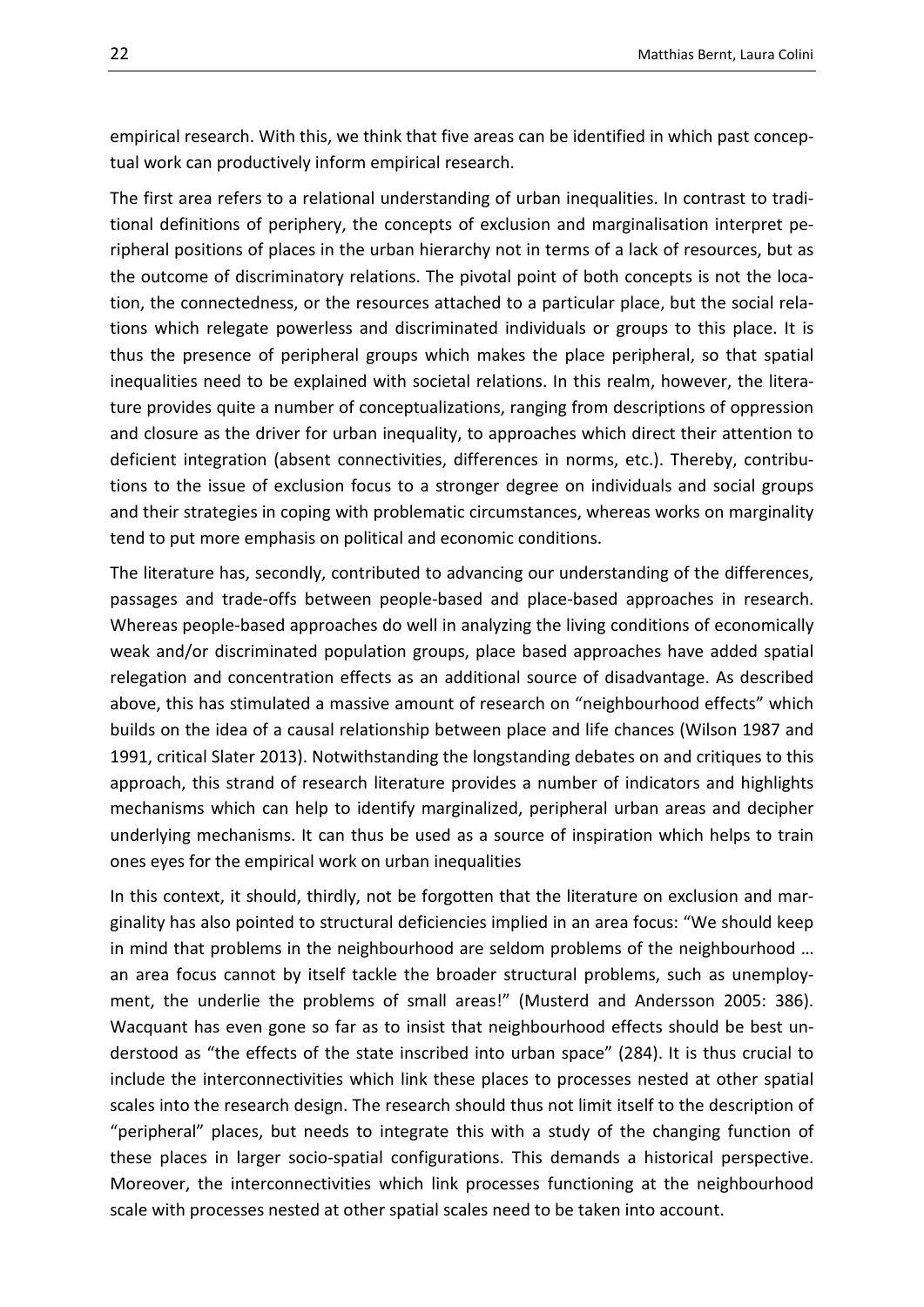While this enables a broad range of research strategies, it also leaves us with practical problems regarding the appropriate level of analysis (see also Blokland 2012). We would argue that this is due to a tension between structural- and agency-based dimensions of urban inequalities which can hardly be overcome by privileging a certain perspective over others. While on the one hand, cities structurally experience similar macro-level challenges like "globalisation" or "neoliberalism", they still produce widely diverging experiences and disparate patterns of inequality and different relationships between actors and institutions. In order to understand similarities at a macro-Level, at least some level of structuralist explanation is needed. On the other, people-based, *micro*-perspectives can contribute immensely to understanding agency, but easily slide into methodological individualism. The most appropriate choice thus seems to be not an "either-or", but a combination of both perspectives. What is needed, then, is a more integrated, *meso*-*level* perspective which enables us to simultaneously describe large processes and to study how these interact with agency on the micro-level.

The fifth point to be discussed here, regards the tendency towards a potentially dichotomist reading of "exclusion", "marginalisation" and "peripheralisation" which is in a way easily suggested by the terms themselves. The problem here is that a dualist "inside" vs. "outside" dichotomy is inherent to both concepts. This dualist logic remains in place even when the uses of exclusion or marginalization are supplemented by terms like "relative". Yet, as a matter of fact (and this is also emphasized in both theories) the "excluded" are part of a society for which they fulfil certain functions and into which they are integrated in only a very specific manner. As Wacquant reminds us, even the most marginalized zones perform certain functions within their metropolitan systems (be it as reservoirs for the industrial reserve army, or as containers for the ostracization of undesirable activities). Defining these places as "outside" a perceived normality thus implies the danger of "othering" these places and overlooking their relationship to the "centre". Thus, if one takes the call for analyzing relations, instead of positions, seriously, the terms exclusion and marginalization are arguably not the best starting point. These difficulties are inherent in the conceptual architecture of both terms and thus cannot be completely solved. However, scientific debate has also pointed towards a number of devices, which can meaningfully be used in order to minimize dichotomist fallacies. Most notable among these are Wacquant's "key premises for the study of marginality" (see above) which call for a critical examination of categories and discourses, a historical perspective, a combination of methodologies, attention to the relationalities of a place, and regard to differing institutional contexts. Although dichotomist understandings of both exclusion and marginality cannot completely be avoided, with these "guidelines" in hand a sensitive use of these terms can at least minimize potential shortcomings and productively use the potentials inherent in both approaches.

To sum up: the concepts of exclusion and marginality provide a broad number of conceptual insights which are closely related to the concept of peripheralisation. These can enrich any study of urban inequalities. At the same time, the findings remain contentious and knowledge is still being assembled. Past work on exclusion and marginality should thus be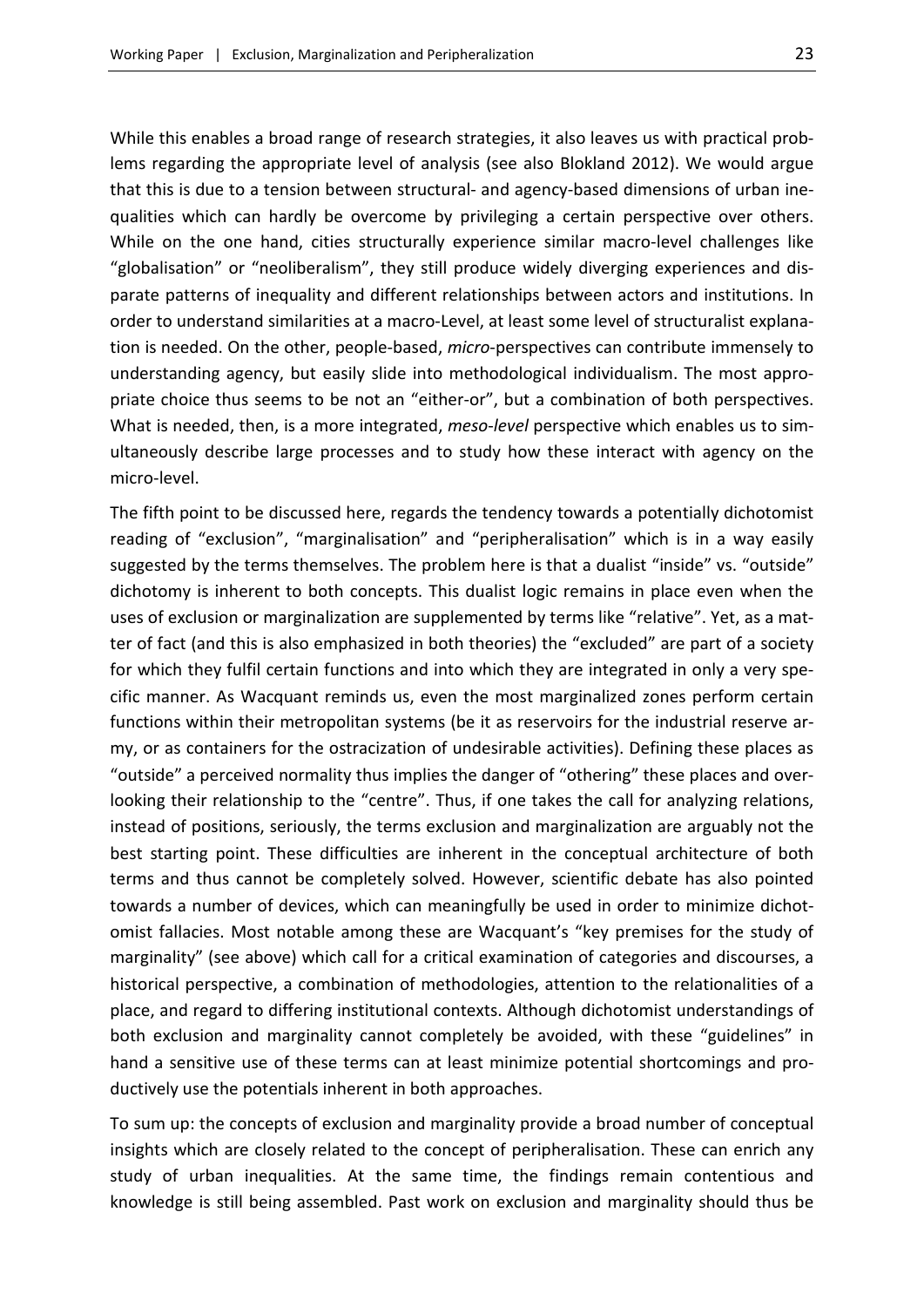used rather as a source of inspiration than a ready-made model. As context plays an immense role in shaping the actual dynamics underlying the development of urban inequalities, the object of research necessarily remains a "moving target" for which the appropriate set of methods and concepts needs to be found anew every time. We would argue that using a broad variety of concepts can be supportive of this venture. Against this background, we have identified five areas in which past conceptual work needs to be taken into account when developing an appropriate research design for studying new configurations. These represent the conceptual guidelines for our future empirical field work.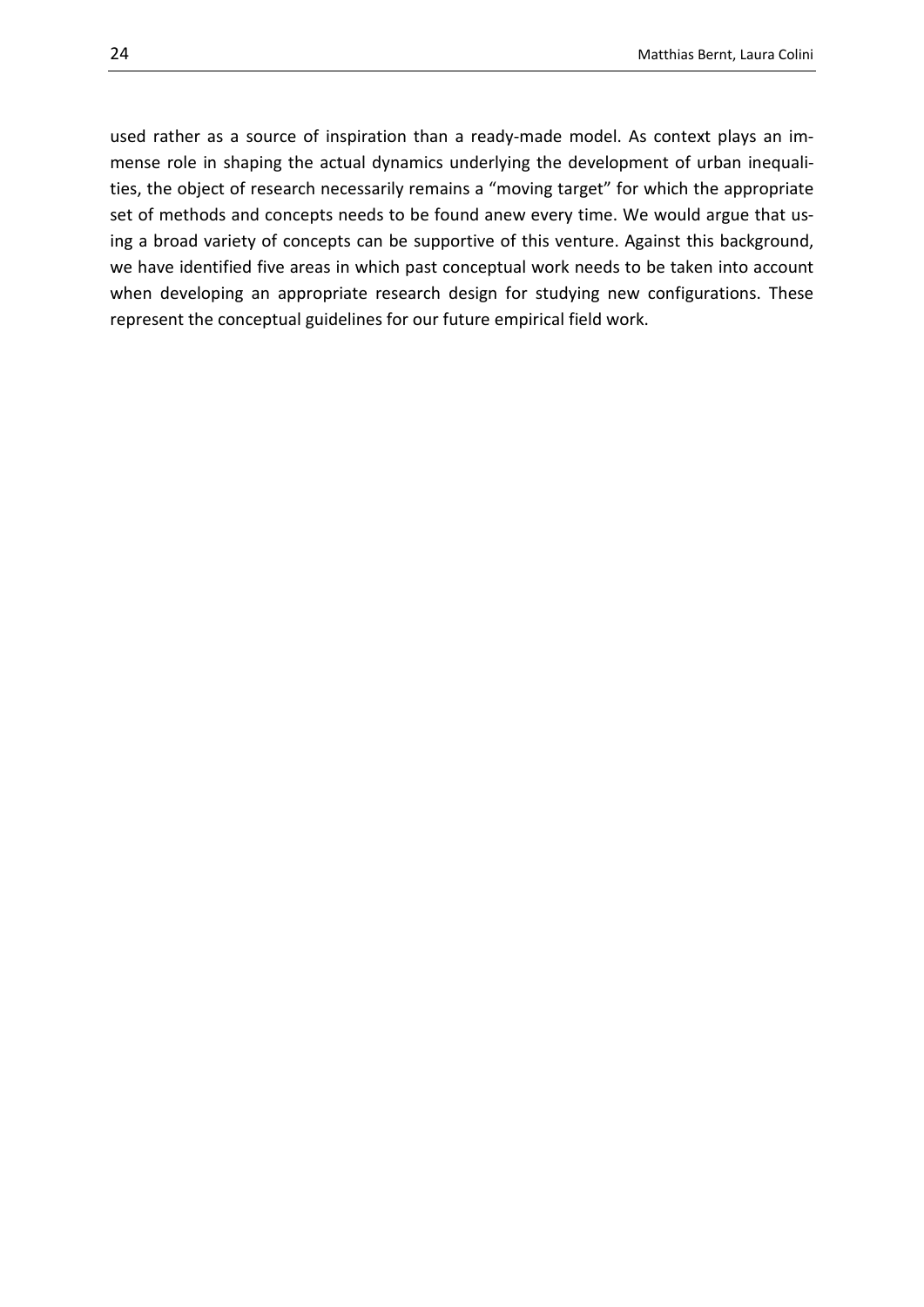#### <span id="page-24-0"></span>**References**

Aalbers M. (2011) Place, Exclusion and Mortgage Markets. London: Wiley-Blackwell.

Agnew, J.A. (2010) Slums, Ghettos, and Urban Marginality, In: Urban Geography, Vol. 31.2, 144-147.

Andersen, H.T. & Van Kempen, R. (2001) Social fragmentation, social exclusion, and urban governance. An introduction, Andersen, H.T. & Van Kempen, R. (eds.), Governing European Cities. Social Fragmentation, Social Exclusion and Urban Governance. Aldershot: Ashgate, 1- 18.

Andersen, H.T. (2003) Urban Sores, on the interaction between segregation, urban decay, and deprived neighbourhoods, Burlington, VT : Ashgate.

Atkinson, A. B. & Hills, J. (eds), (1998) Exclusion, Employment and Opportunity. London: London School of Economics and Political Science, Centre for Analysis of Social Exclusion.

Atkinson, R. (2000) Combating social exclusion in Europe: the new urban policy challenge, In: Urban Studies, Vol. 37.5-6, 1037-1055.

Atkinson, R. and Kintrea, K. (2001) Disentangling area effects. Evidence from deprived and non-deprived neighbourhoods, In: Urban Studies, Vol. 38.12, 2277-2298.

Beetz, S., Huning, S. & Plieninger, T. (2008): Landscapes of peripherisation in North-Eastern Germany's countryside: New challenges for planning theory and practice, In: International Planning Studies, Vol. 13: 295-310.

Bernt, M. and Kühn, M. (2013). Peripheralization and Power- theoretical Debates, In: Naumann, M. and Fischer-Tahir, A. (Eds.): Peripheralization: The Making of Spatial Dependencies and Social Injustice, Wiesbaden: Springer VS.

Bernt, M. and Liebmann, H. (Eds.) (2013) Peripherisierung, Stigmatisierung, Abhängigkeit? Deutsche Mittelstädte und ihr Umgang mit Peripherisierungsprozessen, Wiesbaden: Springer VS.

Billson, Janet Macini (2005) No Owners of Soil. Redefining the Concept of Marginality, In: Dennis, Rutledge M. (ed.): Marginality, Power and Social Structure: Issues in Race, Class and Gender Analysis, Oxford: Routledge, 29-47.

Blanc, M. (2010) The Impact of Social Mix Policies in France, In: Housing Studies (Special Issue): Housing Policy and (De)Segregation: An International Perspective, Vol. 25.2, 257-272.

Blokland, T. (2012) Blaming neither the Underserving Poor nor the Revanchist Middle Classes. A Relational Approach to marginalization, In: Urban Geography, Vol 33. 4, 488-507.

Boyer, R. and Saillard, Y. (2001) Régulation Theory: the State of the Art, London.

Brenner N., Theodore N. (2005) Neoliberalism and the urban condition, London et.al.: Taylor & Francis.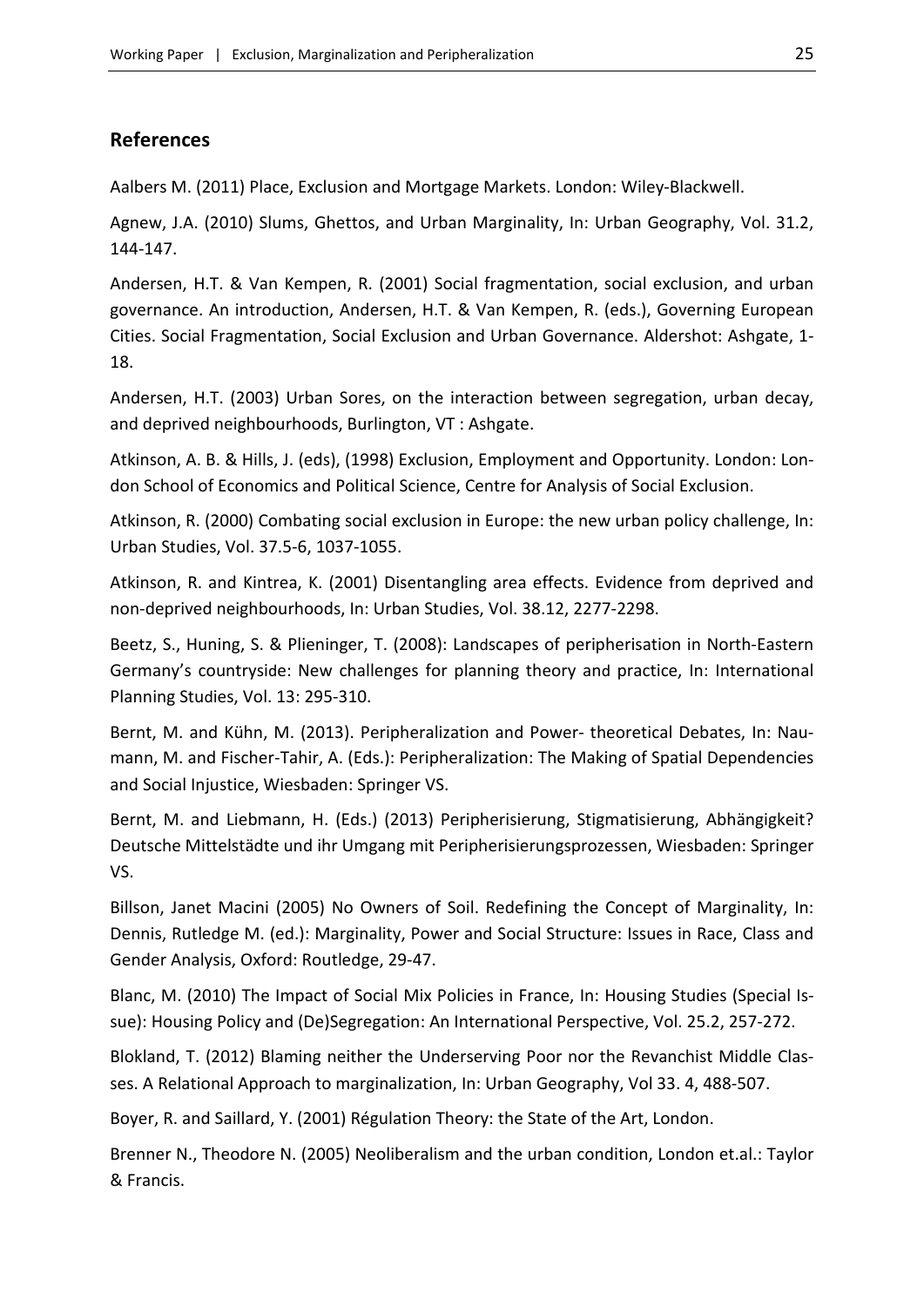Brenner N. (2009) A Thousand Leaves: Notes on the Geographies of Uneven Spatial Development in Keil R., Mahon R. (Eds.) Leviathan undone: towards a political economy of scale, Vancouver: UBC press.

Bude, H. (2008) Die Ausgeschlossenen. Das Ende vom Traum einer gerechten Gesellschaft, München: Carl Hanser Verlag.

Bude, H. and Willisch, A. (eds.) (2007) Exklusion: Die Debatte über die "Überflüssigen", Frankfurt a.M.: suhrkamp taschenbuch wissenschaft.

Burchardt, T., Le Grand, J. & Piachaud, D., (2002): Introduction, In: Hills, J. Le grand, J. & Piachaud, D. (eds.) (2002) Understanding Social Exclusion. Oxford University Press. Oxford.

Caldeira, T. (2009) Marginality, again?!, In: International Journal of Urban and Regional Research, Vol. 33.3 (Sept. 2009), 848-853.

Cassiers, T. and Kesteloot, C. (2012) Socio-spatial inequalities and social cohesion in European cities, In: Urban Studies, Vol. 49.9, 1909-1924.

Castells, M. (1997) The information age: Economy, society and culture. Volume II: The power of identity. Malden, MA: Blackwell Publishers.

Cortes, A. M. (2012) Modernization, Dependency and Marginality: conceptual itinerary of Latin American sociology, In: Sociologias, Vol. 14. 29, 214-238.

Cox K.R. (1997) Spaces of Globalization: Reasserting the Power of the Local, New York: Guilford Press.

Dangschat, J. S. (2009) Space Matters – marginalization and its places, In: International Journal of Urban and Regional Research, Vol. 33.3 (Sept. 2009), 835-840.

Dietz, R. D. (2002) The estimation of neighbourhood effects in the social sciences: An interdisciplinary approach, In: Social Science Research, Vol. 31.4, 539-575.

Dunne Robert J. (2005) Marginality. A conceptual extension, In: Dennis, Rutledge M. (ed.): Marginality, Power and Social Structure: Issues in Race, Class and Gender Analysis, Oxford: Elseveier Ltd., 11-27.

Esping-Anderson, G. (1990) The three Worlds of Welfare Capitalism, Cambridge: Polity.

Fischer, A., (2011) 'Reconceiving Social Exclusion', BWPI Working Paper 146, Brooks World Poverty Institute, Manchester.

Fisher- Tahir A. Naumann M. (Eds.) (2013) Pheripheralizazion. The making of Spatial Dependencies and Social Injustice. Wiesbaden: Springer.

Galster, G., & Hedman, L. (2013) Measuring Neighbourhood Effects Non-experimentally: How Much Do Alternative Methods Matter? Housing Studies, (ahead-of-print), 1-26.

Gilbert, M.R. (2010) Place, Space, and Agency: Moving beyond the homogenous "Ghetto", In: Urban Geography, Vol. 312, 148-152.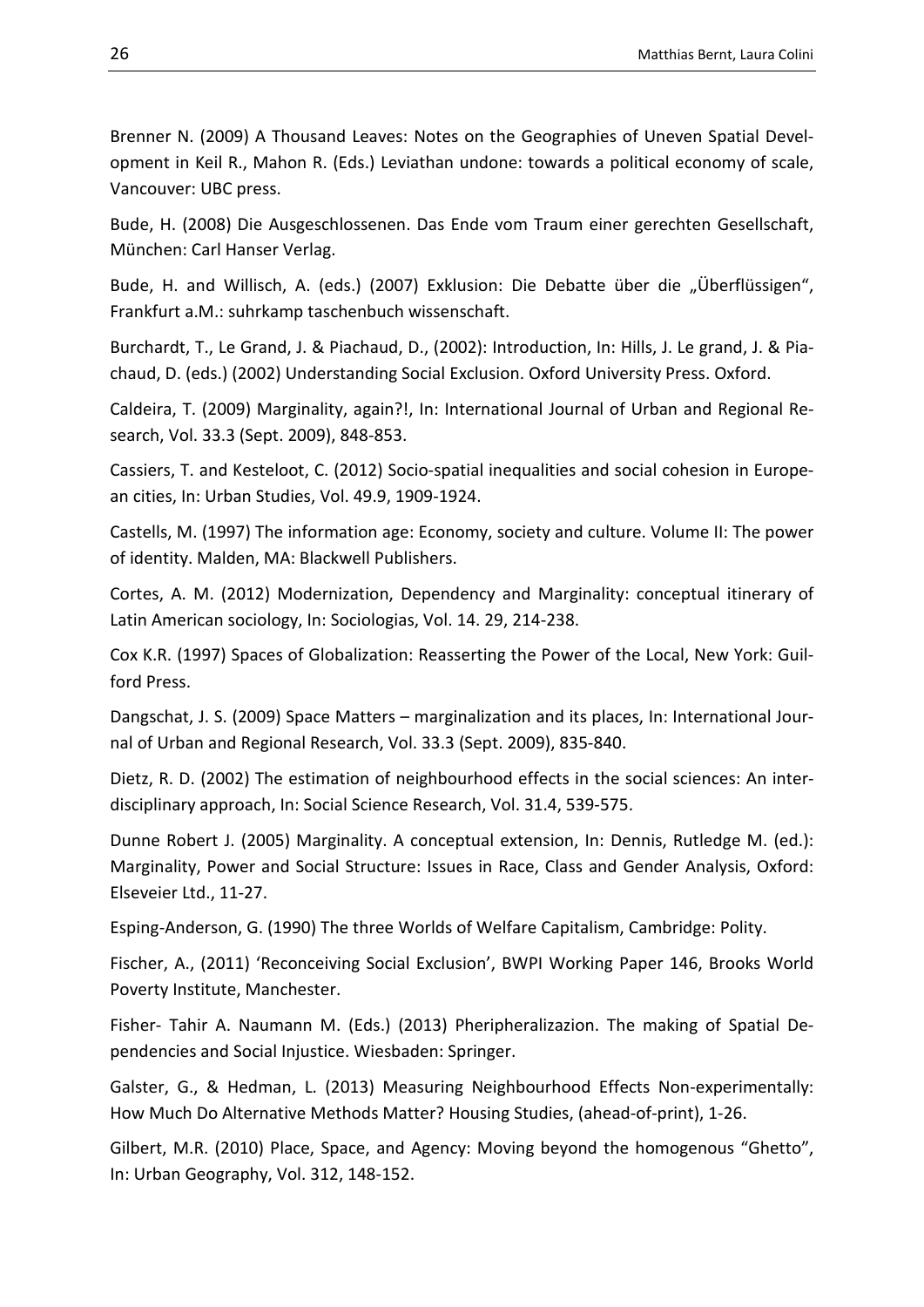Gordon, D. and Townsend, P. (Eds.) (2000) Breadline Europe: The measurement of poverty. Bristol: Policy Press.

Gough J., Eisenschitz A., McCulloch A. (2006) Spaces of Social Exclusion, New York City: Routledge.

Ham, Maarten, et al. (2012) Neighbourhood effects research: new perspectives, In: Ham, M. et.al. (eds.): Neighbourhood Effects Research: New Perspectives, 1-21.

Harvey, D. (1972). Revolutionary and counter revolutionary theory in geography and the problem of ghetto formation. In: Antipode,Vol.4.2, 1-13.

Häußermann,H., Kronauer, M. and Siebel, W. (Eds.) (2004) An den Rändern der Städte – Armut und Ausgrenzung, Frankfurt a.M.: Suhrkamp.

Healy, P. (2000), Institutionalist theory, social exclusion and governance, In: Madanipour A., Cars, G., Allen J, (2000) Social Exclusion in European Cities: Processes, Experiences and Responses, London: Regional Studies Association.

Hunter, A.J., and Suttles G. (1972): The expanding community of limited liability, In: Suttles, G. (Ed.) The Social Construction of Communities, Chicago: Univ. of Chicago Press: 44-81.

Hutchinson, R. and Haynes, B. D. (2012) (Eds.): The Ghetto. Contemporary global issues and controversies, Boulder: Westview Press.

Jessop, B. (2005) The Political Economy of Scale and European Governance, In: Tijdschrift voor Economische en Sociale Geografie, Vol. 96.2, 225-230.

Jordan, B. (1997) Social work and society, In: Davies, M. (Ed.): The Blackwell Companion to Social Work, Oxford: Blackwell, 8–23.

Kay, C. (1989) Latin American Theories of development and Underdevelopment, London and New York: Routledge.

Kempen, R. van and Özüekren, A.S. (1998) Ethnic segregation in cities: new forms and explanations in a dynamic world, In: Urban Studies, Vol. 35.10, 1631-1656.

Kronauer, M: Exklusion. Die Gefährdung des Sozialen im hoch entwickelten Kapitalismus, Frankfurt a.M.: campus.

Kühn, M. and Weck, S. (2013) Peripherisierung – ein Erklärungsansatz zur Entstehung von Peripherien, In: Bernt, M. and Liebmann, H. (Eds.): Peripherisierung, Stigmatisierung, Abhängigkeit? Deutsche Mittelstädte und ihr Umgang mit Peripherisierungsprozessen, Wiesbaden: Springer VS, 24-46.

Lee and Wills (1997) Geographies of economies, New York: John Wiley & Sons.

Leimgruber, W. (2004) Between global and local. Marginality and marginal regions in the context of globalisation and deregulation, Aldershot: Ashgate.

Levitas R. (1998) The Inclusive Society: Social Exclusion and the New Labour. Basingstoke: Macmillan.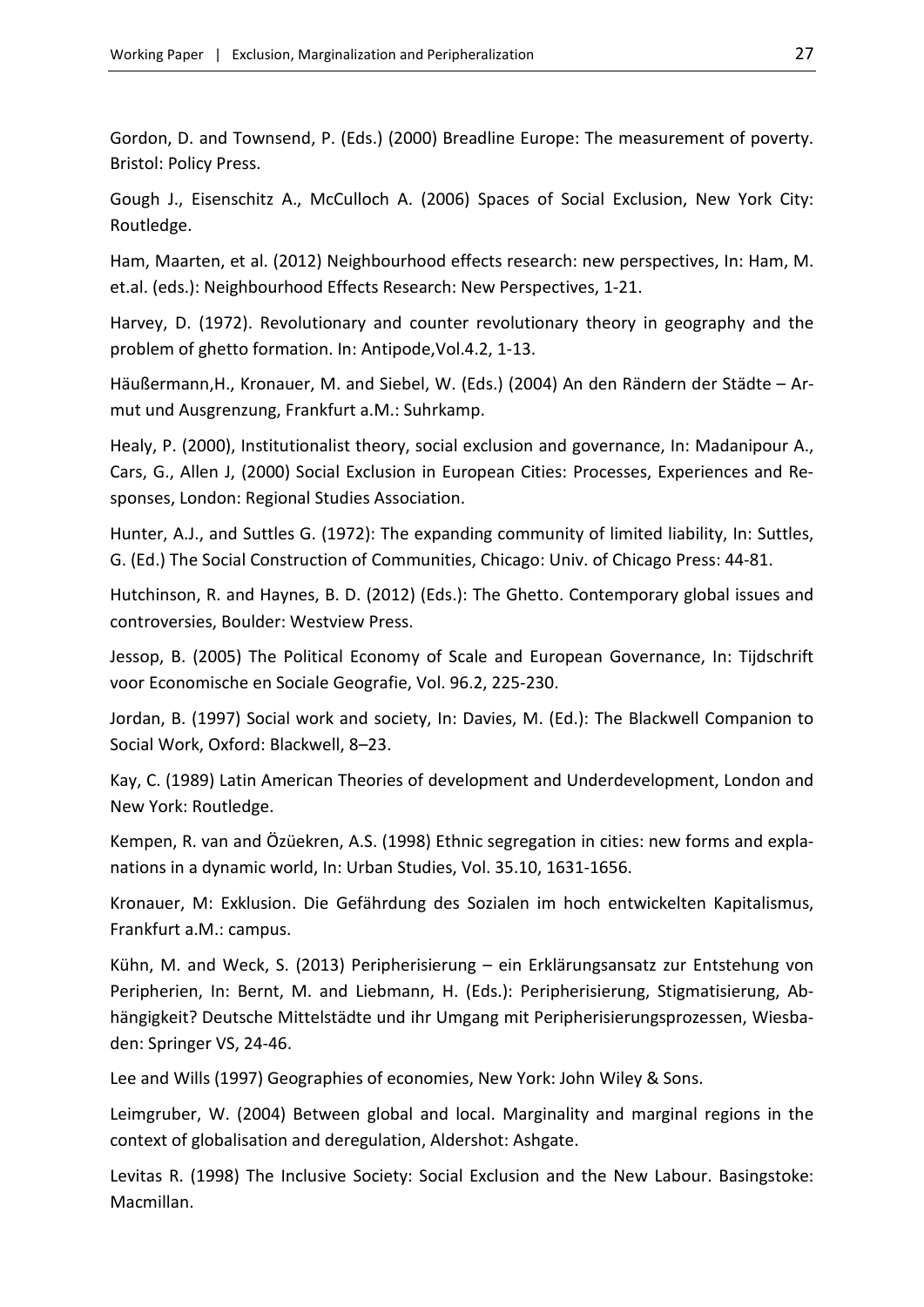Levitas, R. (2007) The multi-dimensional analysis of social exclusion. London: Cabinet Office.

Maloutas, T. (2009) Urban Outcasts. A contextualized outlook on Advanced marginality, In: International Journal of Urban and Regional Research, Vol. 33.3 (Sept. 2009), 828-834.

Martin, C. (1996) French review article: the debate in France over "social exclusion", In: Social Policy and Administration, Vol. 30.4, 382-392.

Massey, D. S. (1990) American Apartheid: Segregation and the Making of the Underclass, In: American Journal of Sociology, Vol. 96. 2 (Sept. 1990), 329-357.

Massey, D. (1995) Spatial Division of Labour. London: Macmillan.

Musterd S. and Murie, A. (2002) The Spatial Dimensions of Urban Social Exclusion and Integration Final Report Urbex Series N.22, Fourth RTD Framework Programme Targeted Socio-Economic Research (TSER).

Musterd, S. (2002). Response: mixed housing policy: a European (Dutch) perspective. In: Housing Studies, Vol. 17.1, 139-143.

Murie, A., & Musterd, S. (2004). Social exclusion and opportunity structures in European cities and neighbourhoods, In: Urban Studies, Vol. 41.8, 1441-1459.

Musterd, S., & Andersson, R. (2005). Housing mix, social mix, and social opportunities, In: Urban Affairs Review, Vol. 40.6, 761-790.

Musterd, S. (2008) Banlieus, the Hyperghetto and Advanced marginality: A Symposium on Loic Wacquant's's Urban Outcasts, In: City, Vol. 12.1, 107-114.

Nobles, M. (2010): "Here a Ghetto, there a Ghetto": The value and peril of comparative study, In: Urban Geography, Vol. 31. 2, 158-161.

Nun, J. (1969) Superpopulación relative: ejército industrial de reserve y masa marginal, In: Revista Latinoamericana de Sociología, No.2.

Park, R. E. (1928) Human Migration and the Marginal Man, In: The American Journal of Sociology, Vol. 33.6 (May 1928), 881-893.

Patillo, M. (2009) Revisitng Loic Wacquant's Urban Outcasts, In: International Journal of Urban and Regional Research, Vol. 33.3 (Sept. 2009), 858-864.

Percy-Smith, J. (Ed.). (2000) Policy responses to social exclusion. Buckingham: Open University Press.

Perlman, J. (1976) The Myth of Marginality. Urban Poverty and Politics in Rio de Janeiro. Berkely and Los Angeles: University of California Press.

Quijano, Anibal (1966) Notas Sobre el Concepto de Marginalidad Social, ECLA.

Quijano, A. (1973) La Formacion de un Universo Marginal en las Ciudades de América Latina, In: Castells, Manuel (ed.): Imperialismo y Urbanización en Ameríca Latina, Barcelona: Gustavo Gil.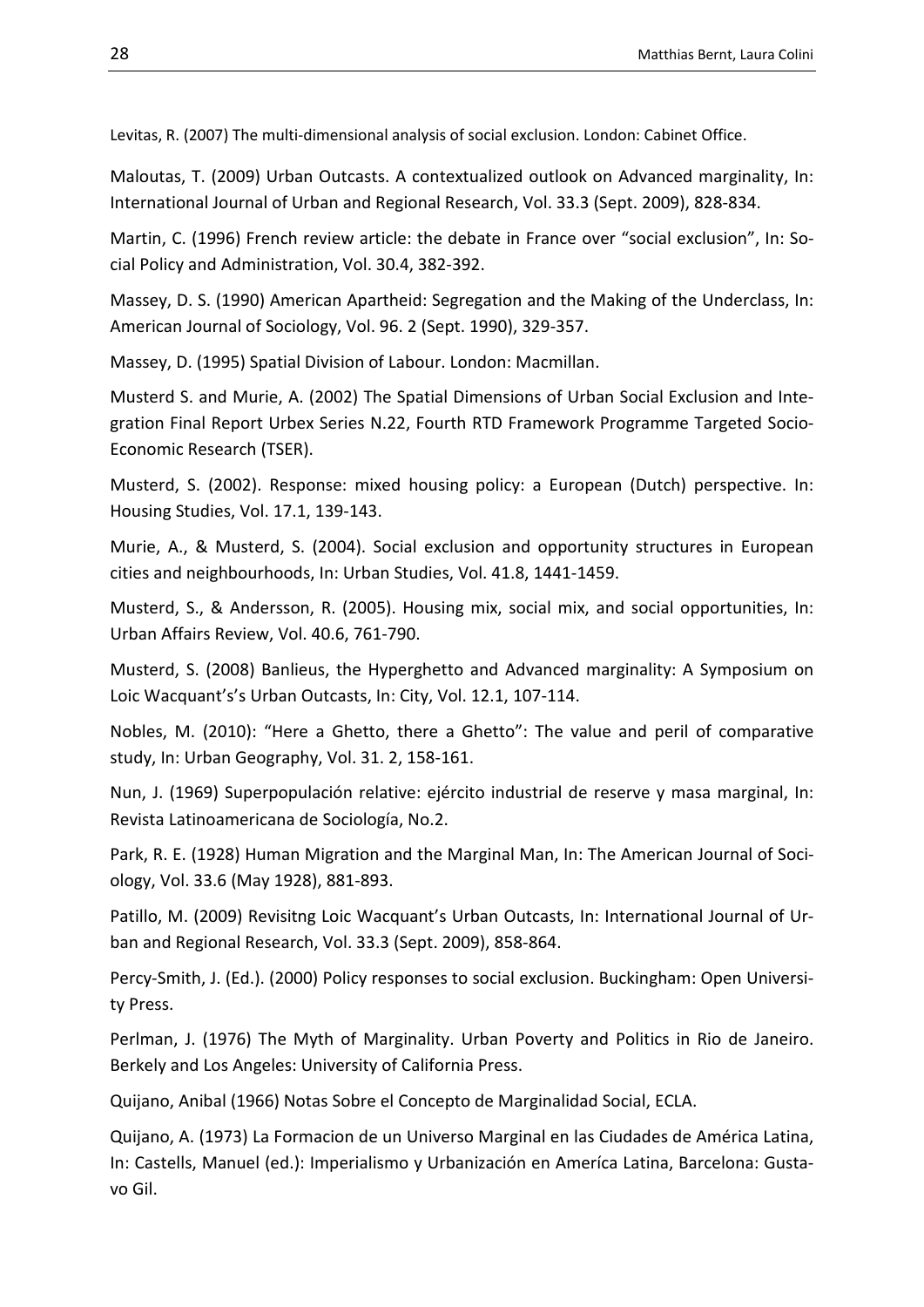Room, G. (1995) Poverty and social exclusion: the new European agenda for policy and research, In: Room G. (Ed.) Beyond the Threshold. Bristol: Policy Press: 1-9.

Schmidt, M. (2007) Some reflections on the definition and delimitation of geographical marginality (Papers presented during the Commission Meeting 2001-2004), In: Jones, G.; Leimgruber, W.; Nel, E. (Eds.): Issues in Geographical Marginality, Grahamstown, South Africa: Rhodes University.

Schuyt, C.J. M. (2000) Essay: Social Uitsluiting, In Schuyt, C.J.M. & Voorham C.A. (2000) (Eds.). Sociale uitsluiting (Social exclusion). Stichting Leger des Heils welzijns- en gezondheidszorg. Amsterdam: Sociaal Wetenschappelijke Pers.

Sen, A. (1993) Capability and well-being, In: Sen, A. and Nussbaum, M. (eds.): The quality of life, Oxford: Clarendon Press, 30-54.

Sen, A. (2000) Social Exclusion: Concept, Application and Scrutiny, In: Social development Papers, No. 1 Manila: Office of Environment and Social Development, Asian Development Bank.

Silver, H. (1994) Social Exclusion and Social Solidarity: Three Paradigms', In: International Labour Review, Vol. 133. 5-6, 531-578.

Silver, H. (1996) Culture, politics and national discourses of the new urban poverty, In: Mingione E (ed.) Urban poverty and the Underclass: A Reader. Oxford: Blackwell.

Skifter A. (2003) Urban Sores- on the interaction between segregation, urban decay and deprived neighbourhoods, Aldershot: Ashgate.

Slater, T. (2013) Your life chances affect where you live. A critique of the 'cottage industry' of neighbourhood effects research, In: International Journal of Urban and Regional Research, Vol. 37.2, 367-387

Somerville, P. (1998) Explanations of social exclusion: where does housing fit in?, In: Housing studies, Vol. 13.6., 761-780.

Spicker, P. (1997) Concepts of welfare and solidarity in Britain and France, In: Edwards, J. andVauger, J-P (Eds.): Discourse on Inequality in France and Britain, Aldershot, Ashgate, 61-76.

Stewart, M., & Lane, C. (2001) Area based initiatives and urban policy, In: European Urban Research Association (Ed.): Area Based Initiatives and Contemporary Urban Policy Conference, Copenhagen.

Stonequist, E.V. (1937): The marginal man. A study in personality and culture, New York: Scribners.

Swyngedouw E. (1997), Neither global nor local: 'glocalization'and the politics of scale, New York: Guilford Press.

United Nations Economic and Social Council (ECOSOC). Statement of commitment for action to eradicate poverty adopted by administrative committee on coordination, May 20, 1998.